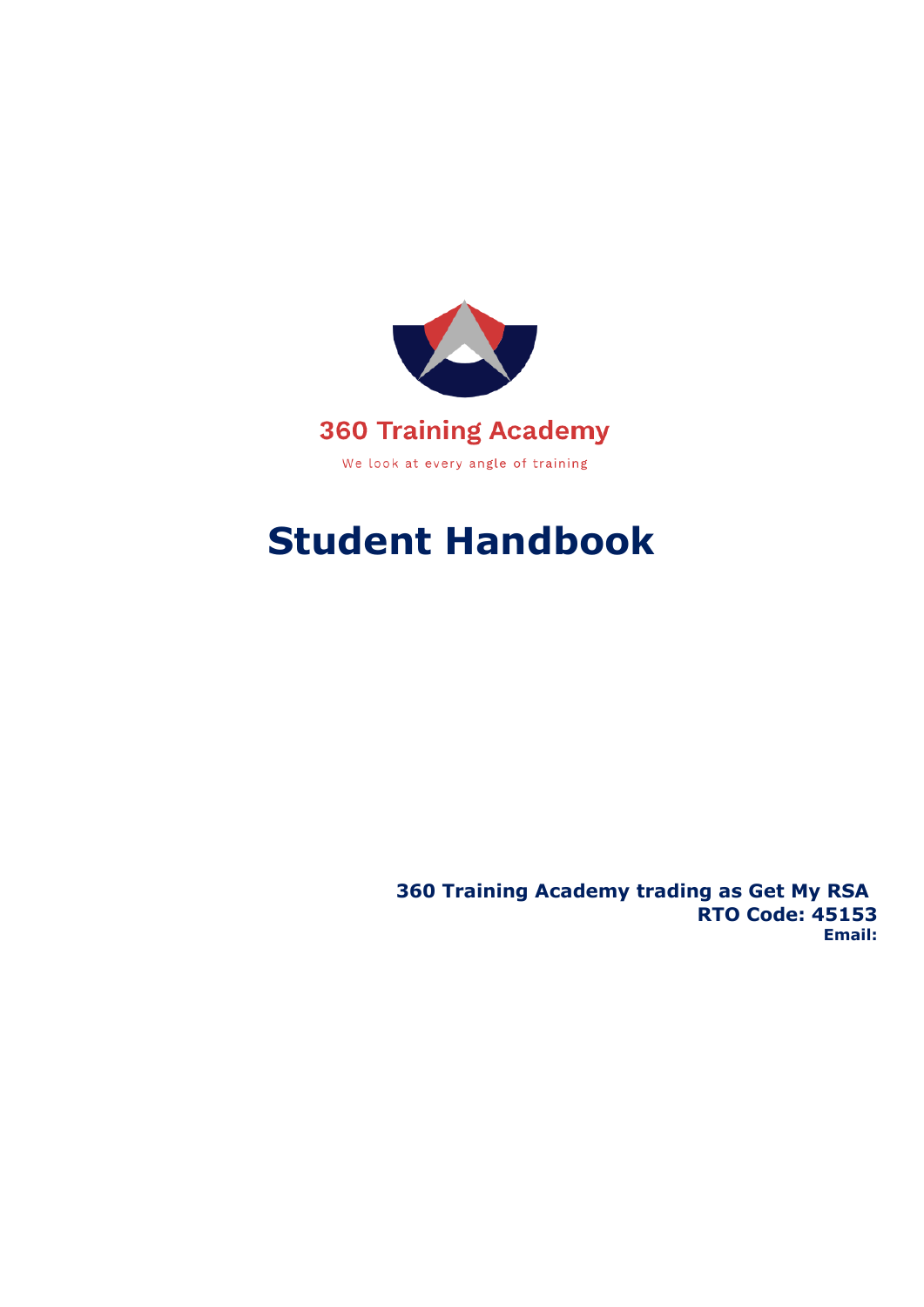# **Table of Contents**

| The Standards for Registered Training Organisations (RTOs) 2015 3    |  |
|----------------------------------------------------------------------|--|
| Participant and 360 Training Academy's Rights and Responsibilities 3 |  |
|                                                                      |  |
|                                                                      |  |
|                                                                      |  |
|                                                                      |  |
| National Vocational Education and Training Acts 2011  10             |  |
|                                                                      |  |
|                                                                      |  |
|                                                                      |  |
|                                                                      |  |
|                                                                      |  |
|                                                                      |  |
| Language, Literacy and Numeracy (LLN) Assistance  12                 |  |
|                                                                      |  |
|                                                                      |  |
|                                                                      |  |
|                                                                      |  |
| Verification of Participant Unique Student Identifier 15             |  |
|                                                                      |  |
|                                                                      |  |
|                                                                      |  |
|                                                                      |  |
|                                                                      |  |
|                                                                      |  |
|                                                                      |  |
|                                                                      |  |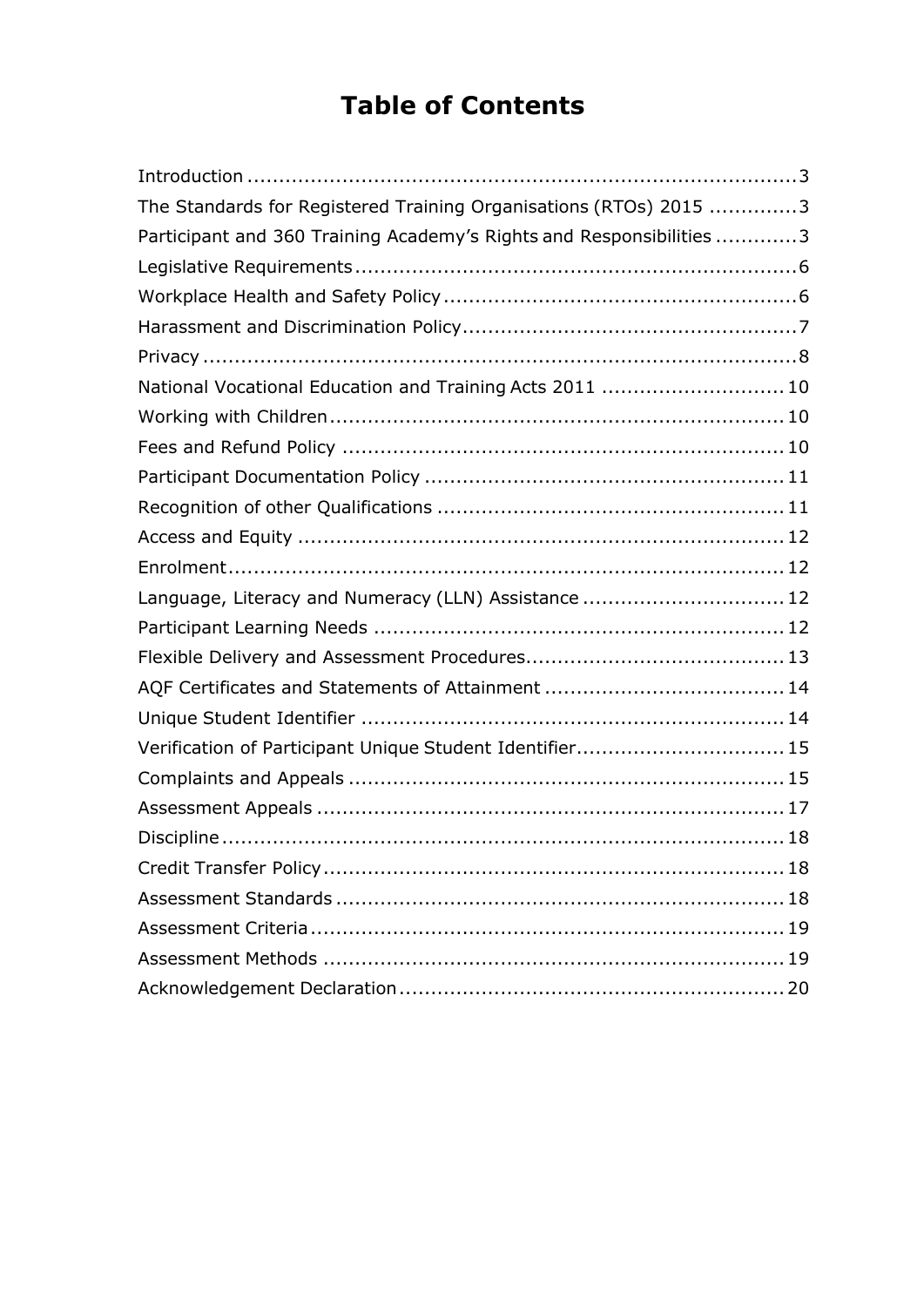<span id="page-2-0"></span>Welcome to 360 Training Academy.

Thank you for enrolling our nationally recognised training program. Our aim here at 360 Training Academy, is to provide you with the necessary skills and knowledge to enable you to work safely and efficiently in your workplace.

To ensure you get the most out of your training we hope you take the time to read this handbook. At 360 Training Academy we aim to make our training as enjoyable as possible, but your participation and input is essential. Your training will be of even greater value if you are aware of what is expected of you and if you are aware of what we can offer.

In this handbook you will find information about our policies and procedures, and your rights and obligations. Should you require any further information contact your trainer. Our trainers have years of experience in training and like you, are working in industry. That makes what we do here at 360 Training Academy real and responsive. We understand that you, like us have a real job and want your training to fit in with your life. Thank you for taking the decision to train with us. We look forward to assisting you in achieving your training goals.

#### <span id="page-2-1"></span>**The Standards for Registered Training Organisations (RTOs) 2015**

These are the standards that govern the operation as an RTO and training providers conducting training under the auspices of an RTO. To be an RTO, 360 Training Academy needs to meet the requirements of the Standards for Registered Training Organisations 2015. This is assessed by the Australian Quality Skills Authority (ASQA). Thus, 360 Training Academy is answerable to ASQA for their conduct.

Being an RTO is a privilege not a right and as such we need to comply with all the requirements of the standards and of ASQA all the time.

The qualifications you are undertaking are nationally accredited and certification thereof can only be issued by a Registered Training Organisations (RTO). In certain circumstances they can be delivered by an organisation under the auspices of an RTO.

These Standards and the auditing process are intended to provide the basis for a nationally consistent, high quality vocational education and training system.

#### <span id="page-2-2"></span>**Participant and 360 Training Academy's Rights and Responsibilities**

As a participant in our RTO, you have certain rights and responsibilities as do we, the RTO, have certain obligations and responsibilities to you.

These rights and responsibilities are covered in detail in the body of the Participant handbook but are summarized here for your convenience.

Both, the Participant and 360 Training Academy have a responsibility to adhere to all relevant legislation. The legislation that affects your participation in Vocational Education and Training (VET) is detailed within this document, however both 360 Training Academy and you, the participant, have an obligation to adhere to ALL legislation applicable in Australia.

We both have obligations and expectations that all parties will conduct themselves safely in all aspects of their activities, that at no time will the safety and health of any person or property be risked.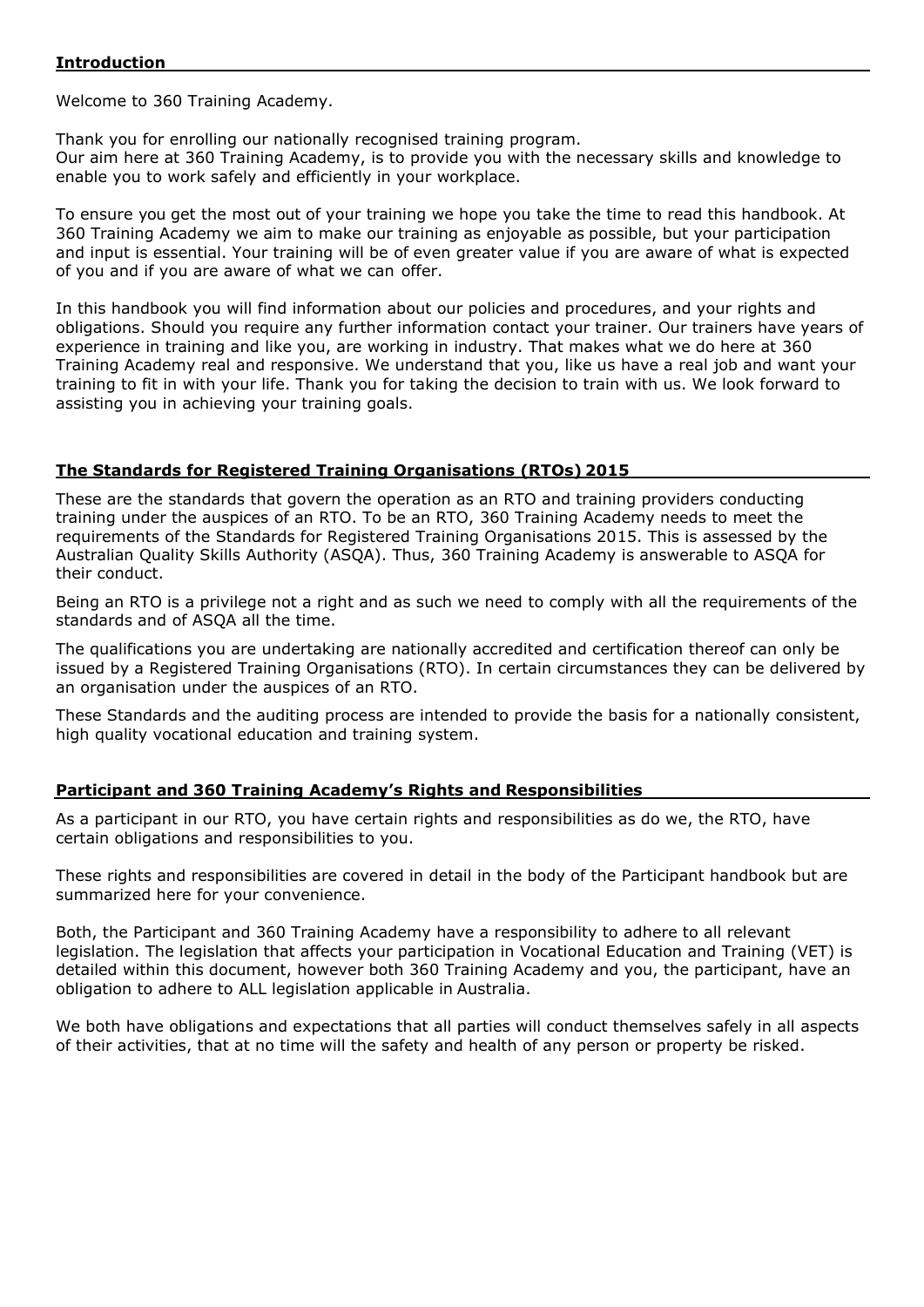You have a right to a safe environment, you have an obligation to keep it safe through your conduct and adherence to our stated policies and procedures.

We have a right to expect that you seriously apply yourself to undertaking the Course that you have committed to, until you formally tell us that you are withdrawing from the process, we have an expectation that you will work on the process and meet your commitments.

Equally so, you have a right, and we have a responsibility to provide you with the very best support, assistance and guiding you to the completion of the course and must maintain a high standard of current documentation, good service, good trainer/assessors who are current in their knowledge and experience in the relevant qualifications(s) being undertaken.

We have a right to expect that all assessments provided by you are your own work, not copied, taken or plagiarised from someone else.

You have a right to reasonable access to our trainer/assessors. You have the right to access your own records. Approach your trainer.

You have a right to expect that the requirements that we make of you are clear, concise and easily understood, we have an obligation to maintain these requirements as clear instructions and also to ensure that they are relevant to the requirements of the qualification being undertaken.

You have a right to expect that all course requirements are compliant to the principles defined in the Standards for Registered Training Organisations 2015, and that the qualification issued by us to you will be received in good standing.

You have a right to personal freedom, free from any illegal, unnecessary or invasive questioning or judgment of your personal ideals, beliefs, marital status, disability or perceived disability, cultural background, age, orientation or practices, this includes, but is not limited to all personal, sexual, religious and political practices.

We have an equal expectation that you will grant the same freedom of belief, practices and persuasion to all of the staff, contractors, fellow participants and other people whom you meet and come in contact with at 360 Training Academy.

We have an obligation to always conduct ourselves ethically, responsibly, with courtesy and respect, and to be both morally and socially responsible always. We expect the same from our participants.

This specifically means that bullying, intimidation, violence of any kind, cyber bullying, offensive behaviour, threatening or aggressive behaviour or speech will not be tolerated, or need to be tolerated by any person whether a staff member or contractor, or a participant in the course requirements.

You have a right to be provided with the services that you have paid for, if you have paid for a course, you have a right to expect to be delivered in the manner it was advertised, equally so, we have an obligation to deliver it to you in the manner it was advertised. If there is a need to vary the process, then it must be by mutual consent.

You have a right to receive the services for which you have paid. We have an obligation to provide them.

You have a right to be informed of any changes to our course requirements, our administrative procedures and/or regulations. Any required changes will not be made without appropriate notice and will not disadvantage currently enrolled participants.

We have a right, and you have a responsibility, to adhere to any reasonable and lawful request by 360 Training Academy.

You have a right to complain and appeal about anything or any decision we make at 360 Training Academy, be it about you or about how we conduct the business of the RTO.

We have an obligation to ensure that complaints and grievances are dealt with quickly and satisfactorily in accordance with the procedures detailed in this handbook.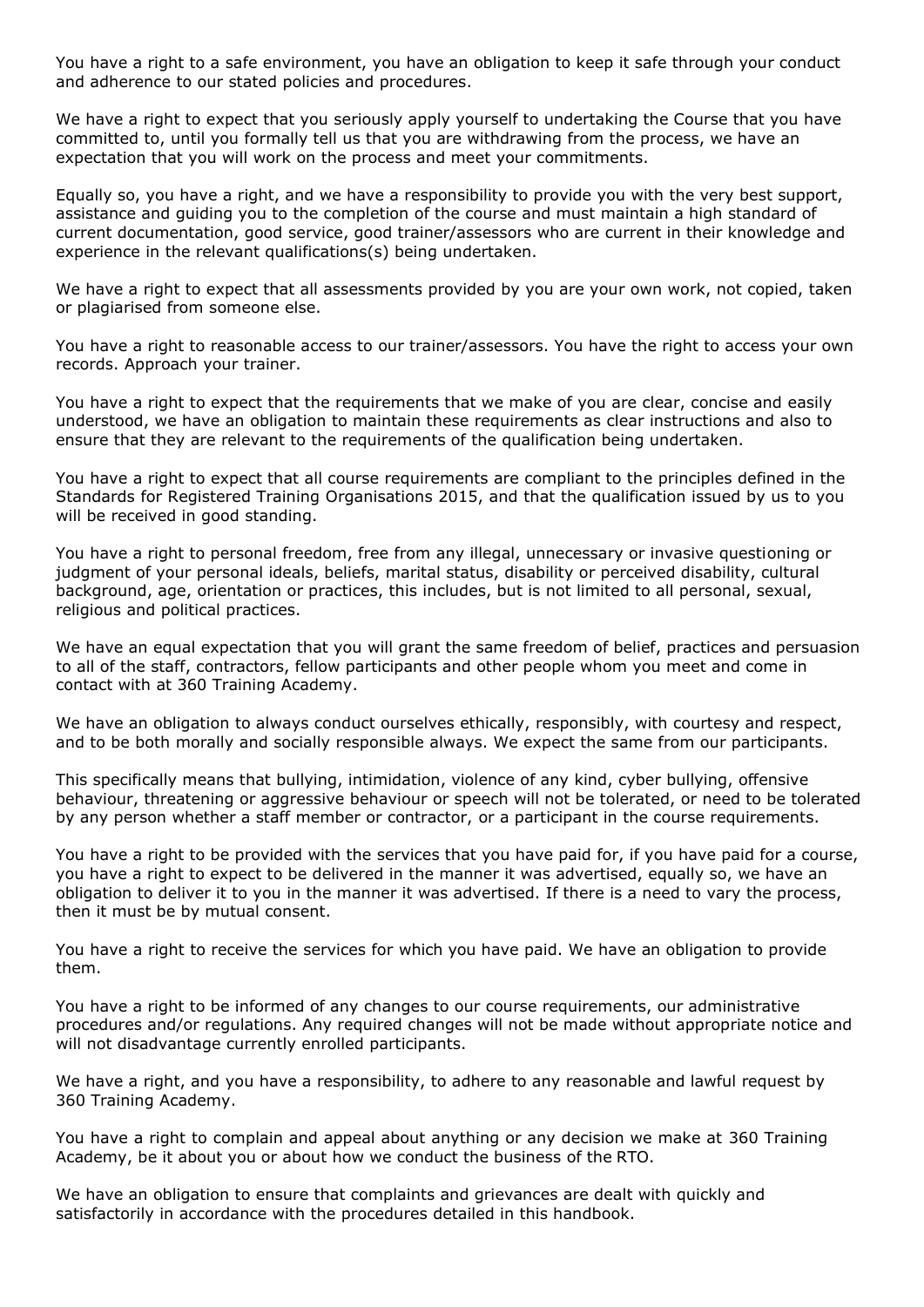You have a right to expect us to adhere to the privacy act and the freedom of information act and ensure that information about you is only conveyed to those with legal and legitimate reason for access. This is normally only staff directly involved in the processing and assessment of your course work or those with legal rights to that information, such as the Police and other legal bodies, but only after appropriate process has been undertaken.

We have an obligation to clearly state all fees and charges associated with the course requirements.

We have an obligation to provide, and you have a right to receive, prompt evaluation of your course work, with clear and unambiguous feedback on the results and assessment decision.

You have an obligation to provide feedback on our assessment and on the Client Services we have provided.

We have an obligation to evaluate all provided feedback and act on opportunities for improvement to our processes and policies.

We have an obligation to clearly convey to you, the Participant, the policies and procedures that Participants must be aware of. Equally so you, the participant, have an obligation to understand those policies and procedures concerning your application, any use of 360 Training Academy facilities and any property or facilities used by 360 Training Academy to assess your application.

Participants who cannot, or choose not to, adhere to these rights and obligations may be subject to disciplinary action. This may be a written warning, an interview with the CEO, and may result in cancellation of your application without refund and in extreme cases, such as cases of suspected criminal activity, referral to the Police.

#### **Code Of Conduct**

360 Training Academy is passionate about providing a safe and welcoming educational facility. We take the behaviour, actions and teachings in our organisation SERIOUSLY. The Code of Conduct is established to ensure both students and staff are provided with an environment where they are free of any behaviour which may cause a negative impact. All students and staff are expected to follow all rules and policies.

- No smoking is permitted on campus, inside or outside the building. Smoking is banned in public and commercial buildings in Australia by law and you must not smoke within 5 metres from the entrance of any building. Also, if you choose to smoke, please make sure that you put all your cigarette butts in an ashtray/bin. Public bins and ashtrays are available in most public areas. Littering a public place is not accepted in Australia.
- Aggressive behavior, bullying or racism is not tolerated.
- The Organisation prohibits the use of illegal drugs on the premises and during other organisation activities. Appropriate action will be taken against individuals who breach this policy.

Staff or students are not permitted to possess or consume alcohol on the Organisation premises except under special circumstances approved of by the CEO.

- Acts of vandalism, including graffiti will be dealt with by the police where appropriate.
- All equipment belonging to 360 Training Academy should be treated with respect and you should advise a staff member of 360 Training Academy if anything is not working properly.
- No electronic equipment or mobile phones are to be used during class.
- All break times must be taken according to the times allocated by the trainer and assessor.
- Students must be seated in class prior to the expected start time. Class times will start at the times indicated on the course timetables unless otherwise notified.
- General housekeeping must be undertaken before leaving the class. Please do not leave rubbish lying around but place it into the bins provided. Make sure the doors and windows are shut and lights and relevant equipment turned off.
- Consider others and keep the toilets and other public areas clean and hygienic after youruse.
- A reasonable standard of dress and hygiene is always to be maintained. It is always recommended that closed shoes be worn.
- 360 Training Academy trainers and staff can refuse admittance to class, if you do not turn up with the prescribed textbooks, course materials, learning materials, tool kits and appropriate OH&S clothing and equipment, if applicable.
- All students and staff must always comply with WHS policies and procedures.
- Any serious breach of any organisation policy can also result in cancellation of your enrolment.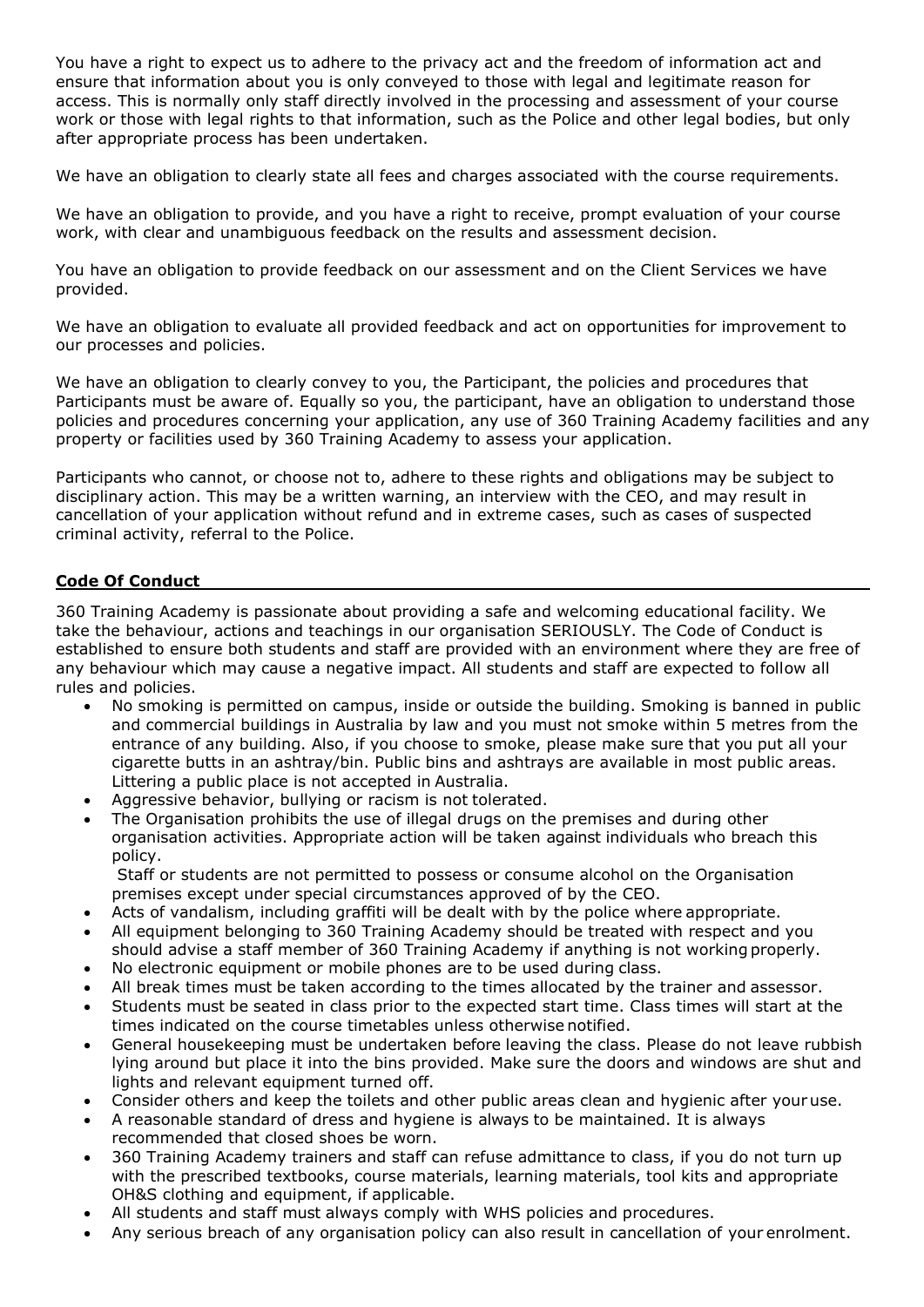#### <span id="page-5-0"></span>**Legislative Requirements**

We are subject to a variety of legislation related to training and assessment as well as general business practice.

This legislation governs our obligations as a Registered Training Organisation, our obligations to you as our clients, and relates to the industry that we are conducting training for.

This legislation is continually being updated and the CEO is responsible for ensuring that all staff are made aware of any changes.

Current legislation is available online at [http://www.austlii.edu.au a](http://www.austli.edu.au/)nd http:/[/www.legislation.qld.gov.au](http://www.legislation.qld.gov.au/)

The legislation that particularly effects your participation in Vocational Education and Training includes:

#### **Commonwealth Legislation:**

- National Vocational Education and Training Regulator Act 2011
- National Vocational Education and Training Regulator (Charges) Act 2012
- National Vocational Education and Training Regulator (Transitional Provisions) Act 2011.
- Standards Registered Training Organisations 2015
- National Vocational Education and Training Regulator Amendment Bill 2015
- Human Rights and Equal Opportunity Commission Act 1986
- Disability Discrimination Amendment (Education Standards) Act 2005
- Disability Discrimination Act 1992
- Racial Discrimination Amendment Act 1980
- Racial Discrimination Act 1975
- Sex Discrimination Act 1984
- Sex Discrimination Amendment Act 1991
- Privacy Act 1988
- Privacy Amendment (Enhancing Privacy Protection) Act 2012
- Australian Privacy Principles (2014)
- Work Health and Safety Act 2011
- Work Health and Safety Regulations 2011
- Student Identifier Act 2014
- Student Identifier Regulation 2014

#### **State Based Legislation**

- Disability Services Act 2006
- Fair Trading Act 1989
- Workplace Health and Safety Act 1995
- Workplace Health and Safety and Other Legislation Amendment Act 2008
- Child Protection Act 1999
- Commission for Children and Young People and Child Guardian Act 2000

#### <span id="page-5-1"></span>**Workplace Health and Safety Policy**

The Work Health and Safety Act 2011 and Work Health and Safety Regulations 2011 describes 360 Training Academy's duty of care to provide a safe and healthy working environment for all employees, and the employee's duty of care to take reasonable care for the health and safety of others within the work place. This includes the provision of:

- a workplace that is safe to work in, with working procedures that are safe touse,
- adequate staff training including topics such as safe work procedures,
- properly maintained facilities and equipment,
- a clean and suitably designed workplace with the safe storage of goods such as chemicals.

The following procedures and Standards must be observed to achieve a safe working and learning environment:

- Maintain a safe, clean, and efficient, working environment,
- Implement procedures and practices, in a variety of situations, in accordance with State and Local Government Health regulations,
- Store and dispose of waste according to health regulations,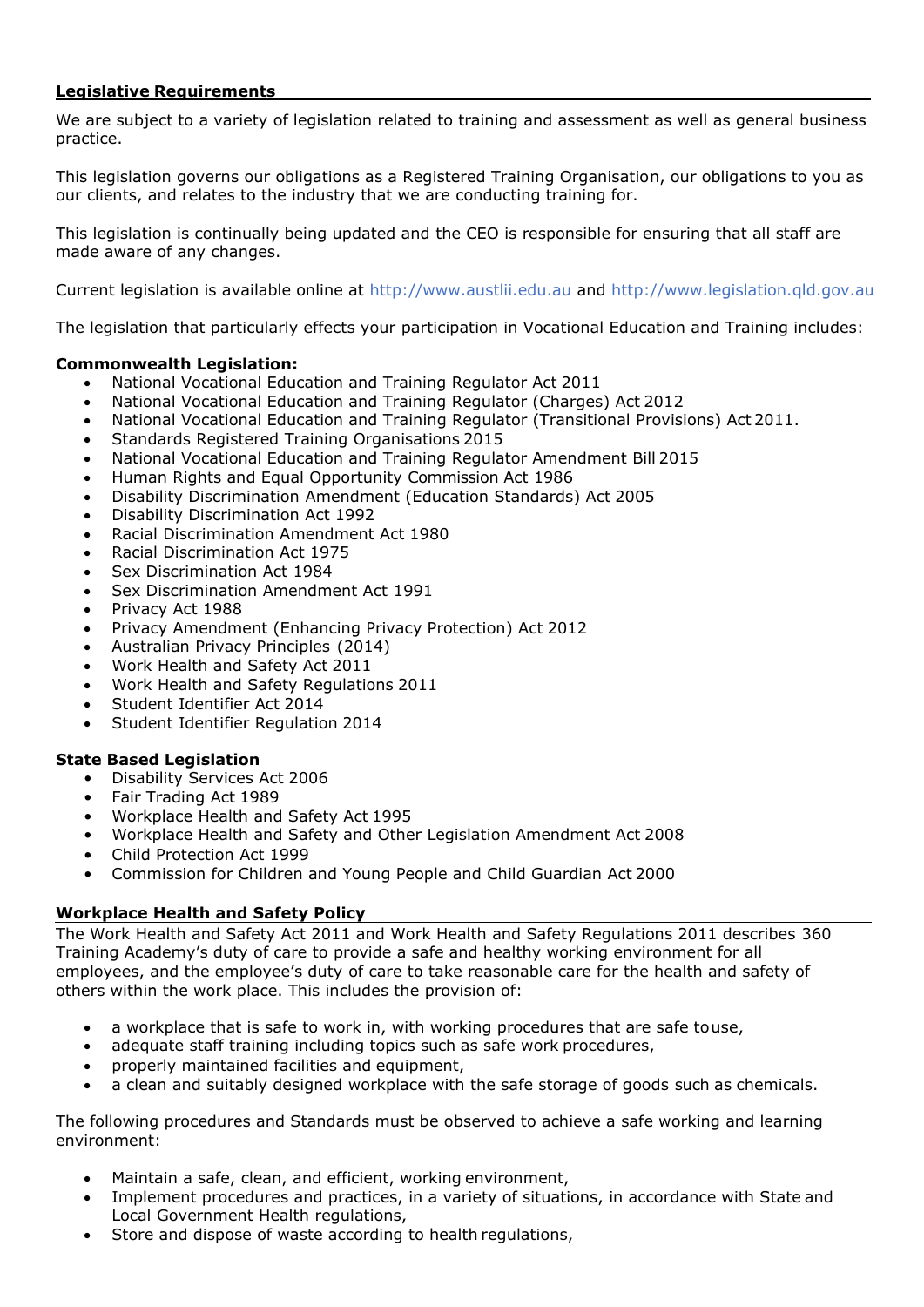- Clean walls, floor and working surfaces to meet health and safety Standards without causing damage,
- Check all equipment for maintenance requirements,
- Refer equipment for repair as required,
- Store equipment safely,
- Identify fire hazards and take precautions to prevent fire,
- Safe lifting and carrying techniques maintained,
- Always ensure Participant safety,
- Ensure procedures for operator safety are always followed,
- All unsafe situations recognised and reported,
- Display first aid and safety procedures for all staff and participants to see,
- Report any identified workplace Health and Safety hazard to the appropriate staff member as required.

#### <span id="page-6-0"></span>**Harassment and Discrimination Policy**

We are required under Australian law to ensure that we provide a workplace that is free from all forms of harassment and discrimination (including victimisation and bullying) so that staff and participants feel valued, respected and are treated fairly.

We will ensure that all our staff understand their roles and responsibilities in creating such a workplace, by a process of training, communication, mentoring and by example, and we will ensure all of our staff are aware of the processes and procedures for addressing any form of harassment or discrimination.

Staff and participants should be aware of the following definitions:

**'Bullying'** - is unwelcome and offensive behaviour that intimidates, humiliates, and/or undermines a person or group. Bullying involves a persistent pattern of behaviour over a period time and may include verbal abuse, physical assault, unjustified criticism, sarcasm, insult, spreading false or malicious rumours about someone, isolating or ignoring a person, putting people under unnecessary pressure with overwork or impossible deadlines, and sabotaging someone's work or their ability to do their job by not providing them with vital information and resources.

**'Confidentiality'** - refers to information kept in trust and divulged only to those who need to know.

**'Discrimination'** - is treating someone unfairly or unequally simply because they belong to a group or category of people. Equal opportunity laws prohibit discrimination on the grounds of sex, marital status, pregnancy, family responsibility, family status, race, religious beliefs, political conviction, gender history, impairment, age or sexual orientation. Victimisation is also treated as another ground of discrimination.

**'Harassment'** - is any unwelcome and uninvited comment or action that results in a person being intimidated, offended, humiliated or embarrassed. Equal opportunity laws prohibit harassment on the grounds of sex and race.

**'Personnel'** - refers to all employees of 360 Training Academy.

**'Racial Harassment'** - occurs when a person is threatened, abused, insulted, or taunted in relation to their race, descent or nationality, colour, language or ethnic origin, or a racial characteristic. It may include derogatory remarks, innuendo and slur, intolerance, mimicry, or mockery, displays of material prejudicial to a race, racial jokes, allocating least favourable jobs or singling out for unfair treatment.

**'Sexual Harassment'** - is any verbal or physical sexual conduct that is unwelcome and uninvited. It may include kissing, embracing, patting, pinching, touching, leering or gestures, questions about a person's private or sexual life, requests for sexual favours, smutty jokes, phone calls, emails, facsimiles or messages, offensive noises or displays of sexually graphic or suggestive material.

**'Victimisation'** - includes any unfavourable treatment of a person because of their involvement in an equal opportunity complaint. Unfavourable treatment could include adverse changes to the work environment, denial of access to resources or work.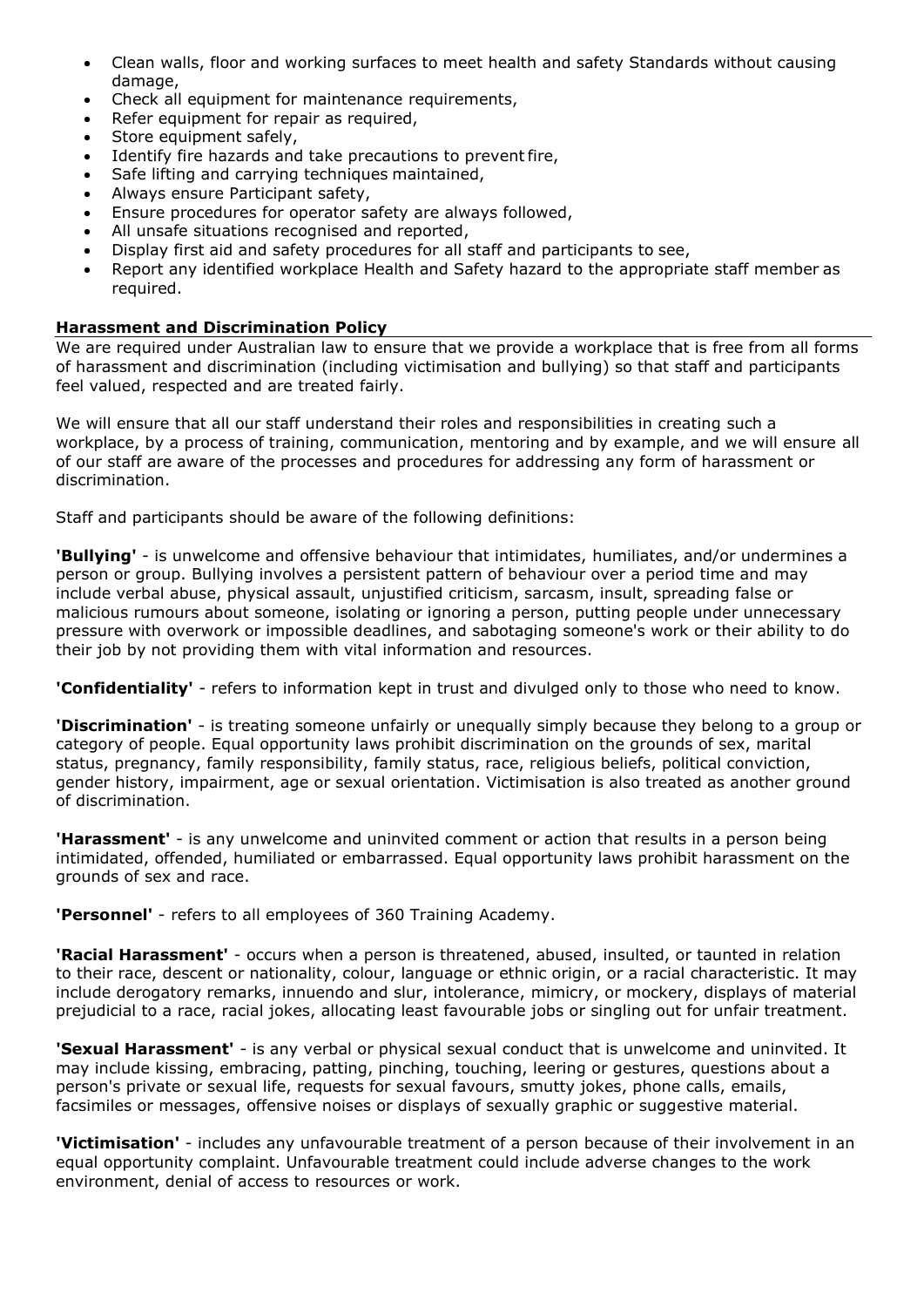# **Specific principles**

- All staff and participants have a right to work in an environment free of any form of harassment and discrimination,
- All reports of harassment and discrimination will be treated seriously, impartially, and sensitively. Harassment and discrimination, including victimisation and bullying, is unwelcome, uninvited, and unacceptable behaviour that will not be tolerated,
- When management is informed of any harassment or discrimination it has the responsibility to take immediate and appropriate action to address it,
- In dealing with all complaints, the rights of all individuals should be respected, and confidentiality maintained,
- Whenever possible, all complaints should be resolved by a process of discussion, cooperation, and conciliation. The aim is to achieve an acceptable outcome while minimising any potential damage to our organisation,
- Both the person making the complaint, and the person against whom the complaint has been made, will receive information, support, and assistance in resolving the issue,
- Victimisation is unacceptable and will not be tolerated. No person making a complaint, or assisting in the investigation of a complaint, should be victimised,
- Harassment or discrimination should not be confused with legitimate comment and advice (including feedback) given appropriately by management or trainers,
- Staff and participants should not make any frivolous or malicious complaints. All staff and participants are expected to participate in the complaint resolution process in good faith.

#### <span id="page-7-0"></span>**Privacy**

360 Training Academy takes the privacy of our participants very seriously and we will comply with all legislative requirements.

These include the Privacy Act and National Privacy Principles (2014).

Your enrolment form provides for Participants to give permission for us to discuss the Participants progress with their employer. In some cases, we will be required by law or required by the RTO Standards 2015 to make participant information available to others. In all other cases we ensure that we will seek the written permission of the participant.

The thirteen Privacy Principles are defined below:

**Principle 1** - Open and transparent management of personal information. The object of this principle is to ensure that 360 Training Academy's entities manage personal information in an open and transparent way.

**Principle 2** – Anonymity and pseudonymity. Individuals may have the option of not identifying themselves, or of using a pseudonym, when dealing with 360 Training Academy in relation to a matter.

**Principle 3** – Collection of solicited Personal Information. 360 Training Academy must not collect personal information (other than sensitive information) unless the information is reasonably necessary for 360 Training Academy's business purposes.

**Principle 4** – Dealing with unsolicited personal information. If 360 Training Academy receives personal information, 360 Training Academy must, within a reasonable period after receiving this information, determine whether or not we would have collected the information under Australian Privacy Principle 3, and if not we must, as soon as practicable but only if it is lawful and reasonable to do so, destroy the information or ensure that the information is deidentified.

**Principle 5** – Notification of the collection of personal information. Requires 360 Training Academy to notify our clients, staff, and participants of any additional information that we collect about them, and further advise them of how we will deal with and manage this information.

**Principle 6** – Use or disclosure of personal information. The information that 360 Training Academy holds on an individual that was collected for a particular purpose, 360 Training Academy must not use or disclose the information for another purpose unless the individual has consented.

**Principle 7** – Direct marketing. As 360 Training Academy holds personal information about individuals, we must not use or disclose the information for the purpose of direct marketing.

**Principle 8** – Cross Border disclosure of personal information. Where 360 Training Academy discloses personal information about an individual to an overseas recipient, 360 Training Academy must take all steps to ensure that the overseas recipient does not breach the Australian Privacy Principles.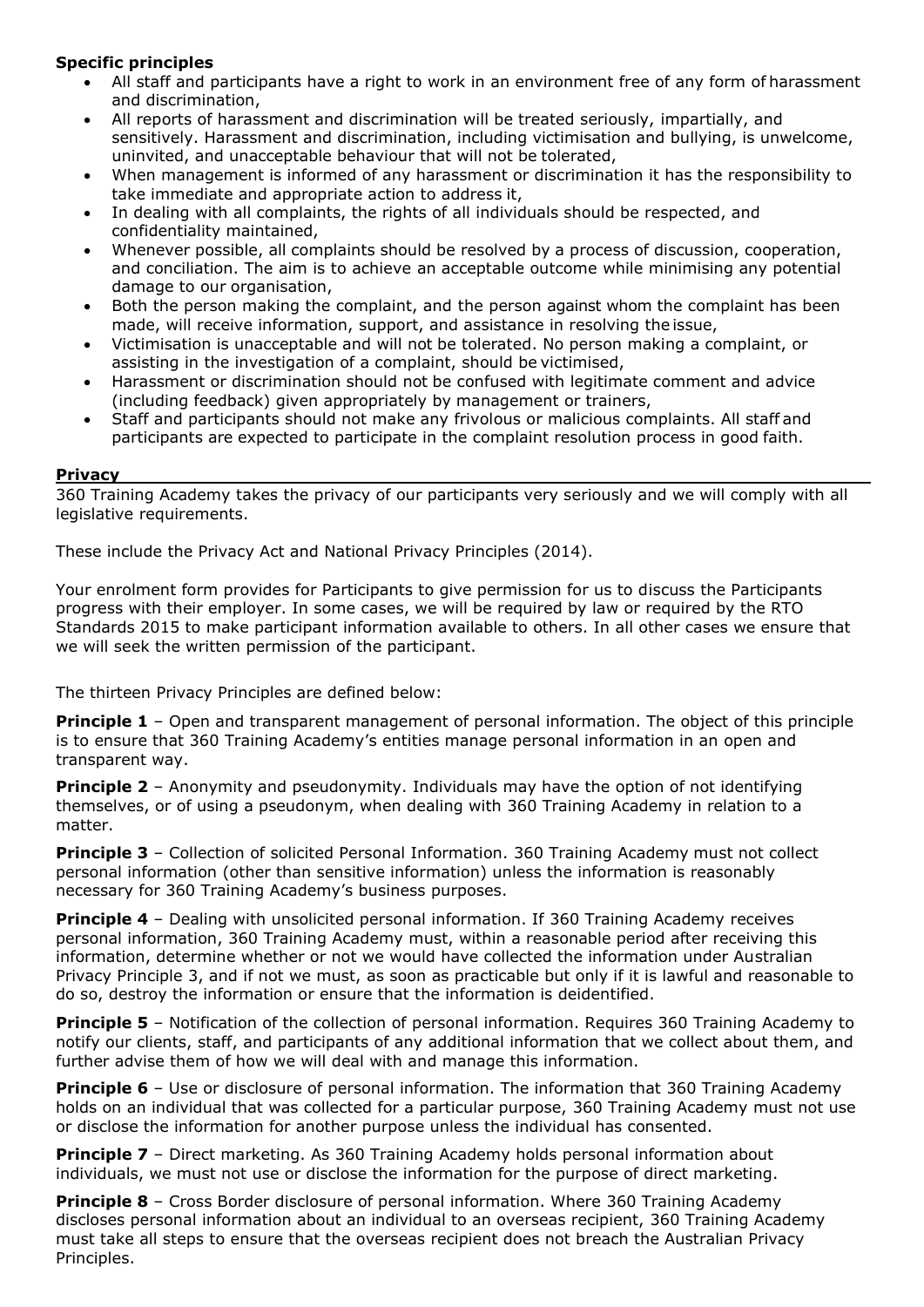<span id="page-8-0"></span>**Principle 9** – Adoption, use or disclosure of government related identifiers.

360 Training Academy must not adopt a government related identifier of an individual as its own identifier of the individual, except when using identification codes or numbers issued by either the State based regulators, or the Department of Innovation with regard to the Unique Student Identifier.

**Principle 10** - Quality of personal information. 360 Training Academy must take such steps (if any) as are reasonable in the circumstances to ensure that the personal information that 360 Training Academy collects is accurate, up to date and complete.

**Principle 11** - Security of personal information. If an APP entity holds personal information, the entity must take such steps as are reasonable in the circumstances to protect the information.

**Principle 12** - Access to personal information. As 360 Training Academy holds personal information about an individual, 360 Training Academy must, on request by the individual, give the individual access to the information.

**Principle 13** – Correction of personal information. As 360 Training Academy holds personal information about individuals and should we believe that this information is inaccurate, out of date, incomplete, irrelevant or misleading; or the individual requests the entity to correct the information; 360 Training Academy must take such steps as are reasonable in the circumstances to correct that information.

#### **Privacy Policy**

#### **Purpose**

360 Training Academy (referred to as we, us or our) has implemented this Privacy Policy to provide individuals with information about how we hold and use personal information we collect.

By providing your personal information to 360 Training Academy trading as getmyrsa, you consent to its collection, use, storage and disclosure in accordance with this Privacy Policy.

If you wish to make any inquiries regarding this Privacy Policy, you should contact us using the contact details specified below.

We respect your privacy and are committed to protecting your personal information. This document sets out our policy on how we will manage your personal information.

This policy applies to all 360 Training Academy employees, associates, students and stakeholders.

#### **Personal information**

Has the meaning given in section 12 of the Information Privacy Act 2009 (Qld).

The personal information collected and held about you includes but is not limited to:

- your name, address, email address, age, gender, tax file number, citizenship, unique student identifier, occupation, contact information;
- information about your education history and other related information if you are a student registered with us;
- payment details, such as your credit card details;
- details of courses undertaken with us;
- background checks including police checks and working with children checks if you apply for employment or other related positions;
- any audio or video-recording of you while in education or training programs or on our campuses;
- health and sensitive information including information about your health ; or other senstative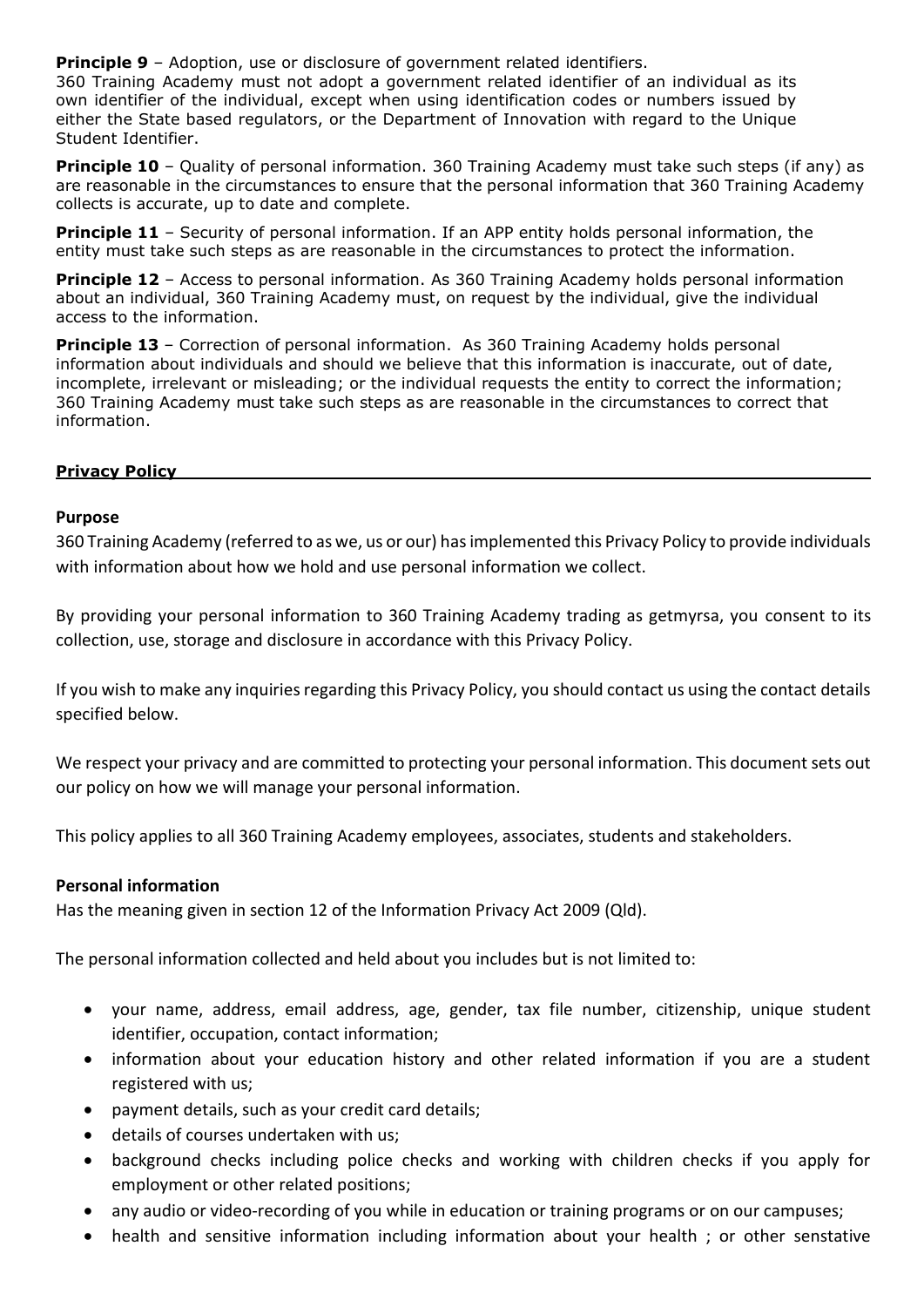information about you (for example, information about your racial or ethnic origin).

• other information provided voluntarily by you, for example in response to surveys or competitions.

# **Why we collect your personal information**

As a registered training organisation (RTO), we collect your personal information so we can process and manage your enrolment in a vocational education and training (VET) course with us.

# **How we use your personal information**

We use your personal information to enable us to deliver VET courses to you, and otherwise, as needed, to comply with our obligations as an RTO.

360 Training Academy may use your personal information for the primary purpose for which it was collected and secondary purposes either related to the primary purpose or as otherwise set out in this Privacy Policy.

Such primary and secondary purposes may include, without limitation, use of your personal information to:

- process any application for enrolment you might submit to us;
- deliver or facilitate the provision of training and other related products and services and retain evidence of participation / completion;
- verify your identity;
- develop student registers to enable us to communicate with you and any nominated parent/guardian;
- facilitate health, safety and wellbeing at our campuses and other training locations (including online);
- develop, run, administer and promote competitions, programs, activities and other events run by us, including promotions on social media;
- market and promote products, services, merchandise and special offers made available by us or our respective commercial partners;
- administer and manage our websites and provide you with access to those websites;
- administer and manage any account you may hold with us;
- keep adequate records for audit, record keeping and compliance purposes;
- keep you informed of news and information relating to 360 Training Academy, including by distributing newsletters, publications and other communication via various mediums including direct mail, email and SMS / MMS messages;
- if you are an employee or other representative of a customer to which we provide our products and services or a supplier or service provider to us, communicate with you about your or your employer's engagement with us and otherwise as specified in this Privacy Policy; and
- research and develop new programs, activities and other events relating to education and other related products and services.

We respect that you may not wish to share your personal information with us and we will take reasonable steps to allow you to opt-out of sharing information if that is possible.

You can contact us using the details specified below if you do not want to receive marketing information (such as our newsletters, publications and other communications) or use the unsubscribe option within electronic communications. However, you cannot opt out of receiving administrative messages in relation to any course in which you are currently enrolled.

We may collect and use your personal information for other purposes not listed above. If we do so, we will make it known to you at the time we collect or use your personal information.

We do not otherwise use or disclose your personal information without your permission, unless the disclosure is: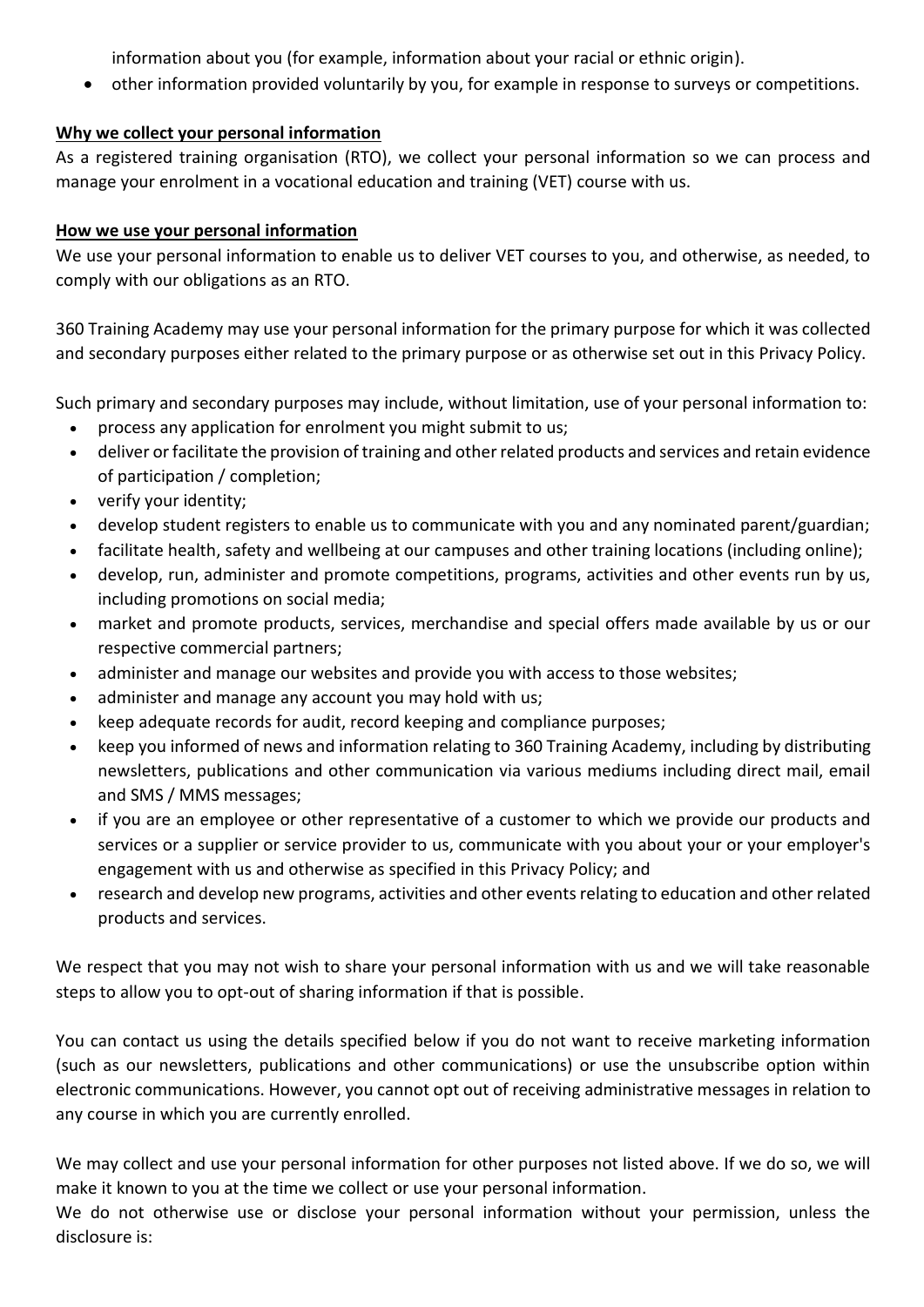- in accordance with this Privacy Policy or any agreement you enter into with us; or
- required or authorised by law, including without limitation under the *Information Privacy Act 2009*(Qld) or the *Right to Information Act 2009* (Qld).

If you choose not to provide your personal information to us for the purposes set out in this Privacy Policy, you may not be able to enrol in courses or receive certain products and services and we may not be able to undertake certain activities for you, such as enrolling you in a course or providing you with requested information, products or services.

# **How we disclose your personal information**

We are required by law (under the *National Vocational Education and Training Regulator Act 2011* (Cth) (NVETR Act)) to disclose the personal information we collect about you to the National VET Data Collection kept by the National Centre for Vocational Education Research Ltd (NCVER). The NCVER is responsible for collecting, managing, analysing and communicating research and statistics about the Australian VET sector. We are also authorised by law (under the NVETR Act) to disclose your personal information to the relevant state or territory training authority.

# **How the NCVER and other bodies handle your personal information**

The NCVER will collect, hold, use and disclose your personal information in accordance with the law, including the *Privacy Act 1988* (Cth) (Privacy Act) and the NVETR Act. Your personal information may be used and disclosed by NCVER for purposes that include populating authenticated VET transcripts; administration of VET; facilitation of statistics and research relating to education, including surveys and data linkage; and understanding the VET market.

The NCVER is authorised to disclose information to the Australian Government Department of Education, Skills and Employment (DESE), Commonwealth authorities, State and Territory authorities (other than registered training organisations) that deal with matters relating to VET and VET regulators for the purposes of those bodies, including to enable:

- administration of VET, including program administration, regulation, monitoring and evaluation
- facilitation of statistics and research relating to education, including surveys and data linkage
- understanding how the VET market operates, for policy, workforce planning and consumer information.

The NCVER may also disclose personal information to persons engaged by NCVER to conduct research on NCVER's behalf.

The NCVER does not intend to disclose your personal information to any overseas recipients. For more information about how the NCVER will handle your personal information please refer to the NCVER's Privacy Policy at [www.ncver.edu.au/privacy.](http://www.ncver.edu.au/privacy)

If you would like to seek access to or correct your information, in the first instance, please contact your RTO using the contact details listed below.

DESE is authorised by law, including the Privacy Act and the NVETR Act, to collect, use and disclose your personal information to fulfil specified functions and activities. For more information about how the DESE will handle your personal information, please refer to the DESE VET Privacy Notice at [https://www.dese.gov.au/national-vet-data/vet-privacy-notice.](https://www.dese.gov.au/national-vet-data/vet-privacy-notice)

# **Surveys**

You may receive a student survey which may be run by a government department or an NCVER employee,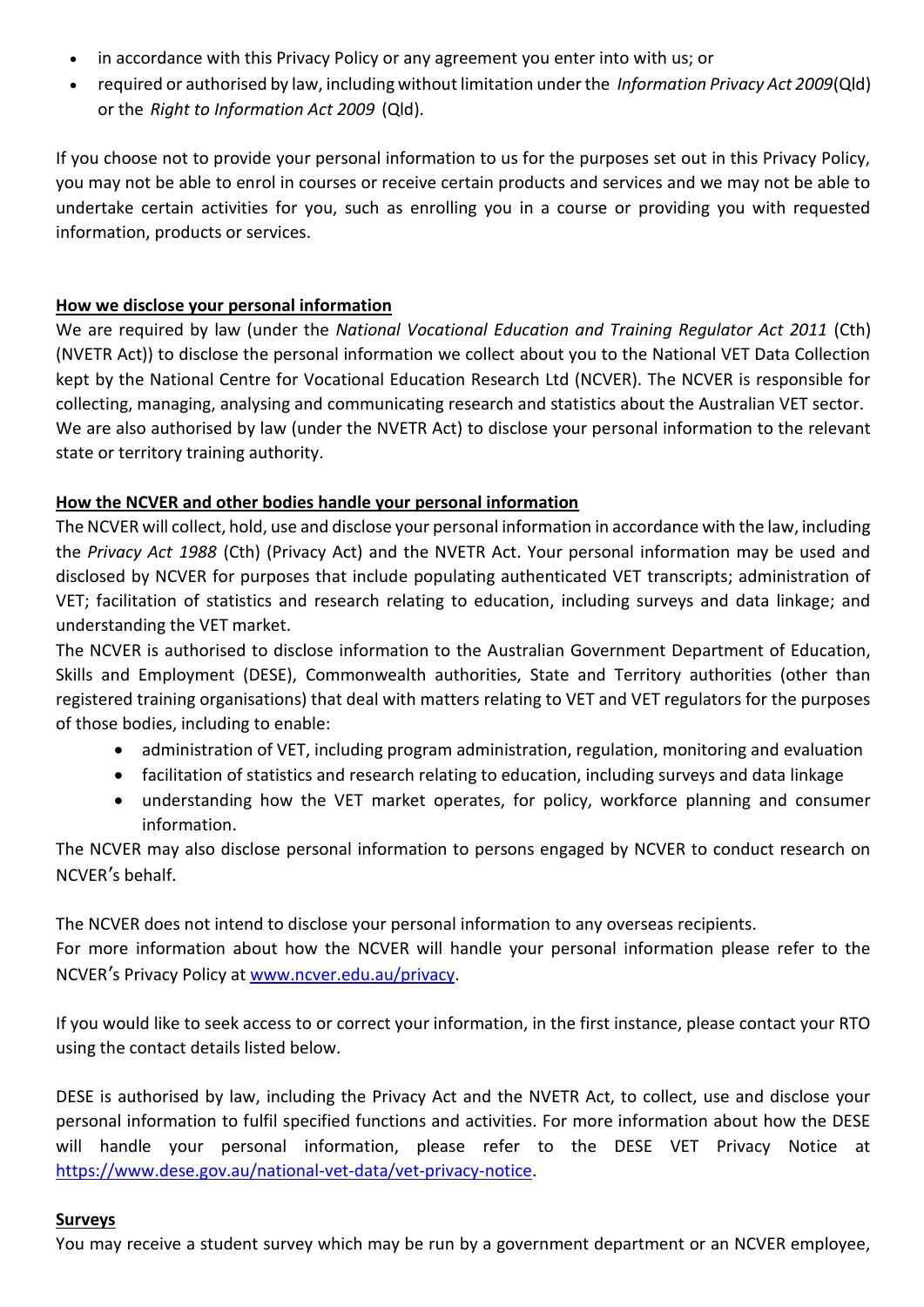agent, third-party contractor or another authorised agency. Please note you may opt out of the survey at the time of being contacted.

# **Contact information**

At any time, you may contact Administration to:

- request access to your personal information
- correct your personal information
- make a complaint about how your personal information has been handled
- ask a question about this Privacy Notice

We take all privacy complaints seriously and will investigate any such complaint in a confidential manner. You will be informed of the outcome of the investigation within a reasonable period of time.

#### **Changes to this Privacy Policy**

From time to time, we may need to change this Privacy Policy to reflect our changing business practices. We will notify you of any amendments by posting an updated version of this Privacy Policy on our website.

#### <span id="page-11-0"></span>**Working with Children**

360 Training Academy takes the safety and health of all our participants very seriously and we will comply with all legislative requirements under the Commission for Children and Young People and Child Guardian Act 2000 to provide a safe learning requirement.

We do accept people under the age of 18 in our training programs and therefore require all trainer and assessors to be cleared as not being a risk to the health and safety of minors and to provide 360 Training Academy with a copy of their Blue Card for working with Children as part of our key prevention and monitoring system when working with children and your people.

Further information on the Working with Children's Check is available from 360 Training Academy CEO.

#### <span id="page-11-1"></span>**Fees and Refund Policy**

Our training and assessment programs do attract fees. The details of the fee structures are contained in the course flyers/enquiry emails.

360 Training Academy has a fair and equitable Refund Policy in place containing guidelines guaranteeing the refund of fees to course Participants under reasonable circumstances. The management guarantees 360 Training Academy's sound financial position and safeguards Client / Participant fees until used for training / assessment.

- Cancellations must be made in writing and the following charges apply: More than three weeks prior to the event – 25% of fee. Less than 3 weeks prior to the event – 50% of fee; 5 working days (or less) prior to the event – 100% of fee.
- TRAINING CREDITS WILL BE GIVEN FOR FUTURE COURSES for participants who are booked but are unable to attend on the day for reasons of health or other unavoidable extenuating circumstances.
- You may substitute another Participant at any time prior to course commencement date should the nominated person be unable to attend. Notification of such changes must be requested in writing 3 days prior to course commencement.
- 360 Training Academy reserves the right to cancel or postpone a course to an alternative date. All registered Participants affected by such changes will receive a full refund or be offered the opportunity to transfer to the next available course program.
- No refunds will be made after the commencement of the course unless the Participant can provide a medical certificate or show extreme personal hardship. In this case, Transfer to another date may be possible at the discretion of 360 Training Academy management.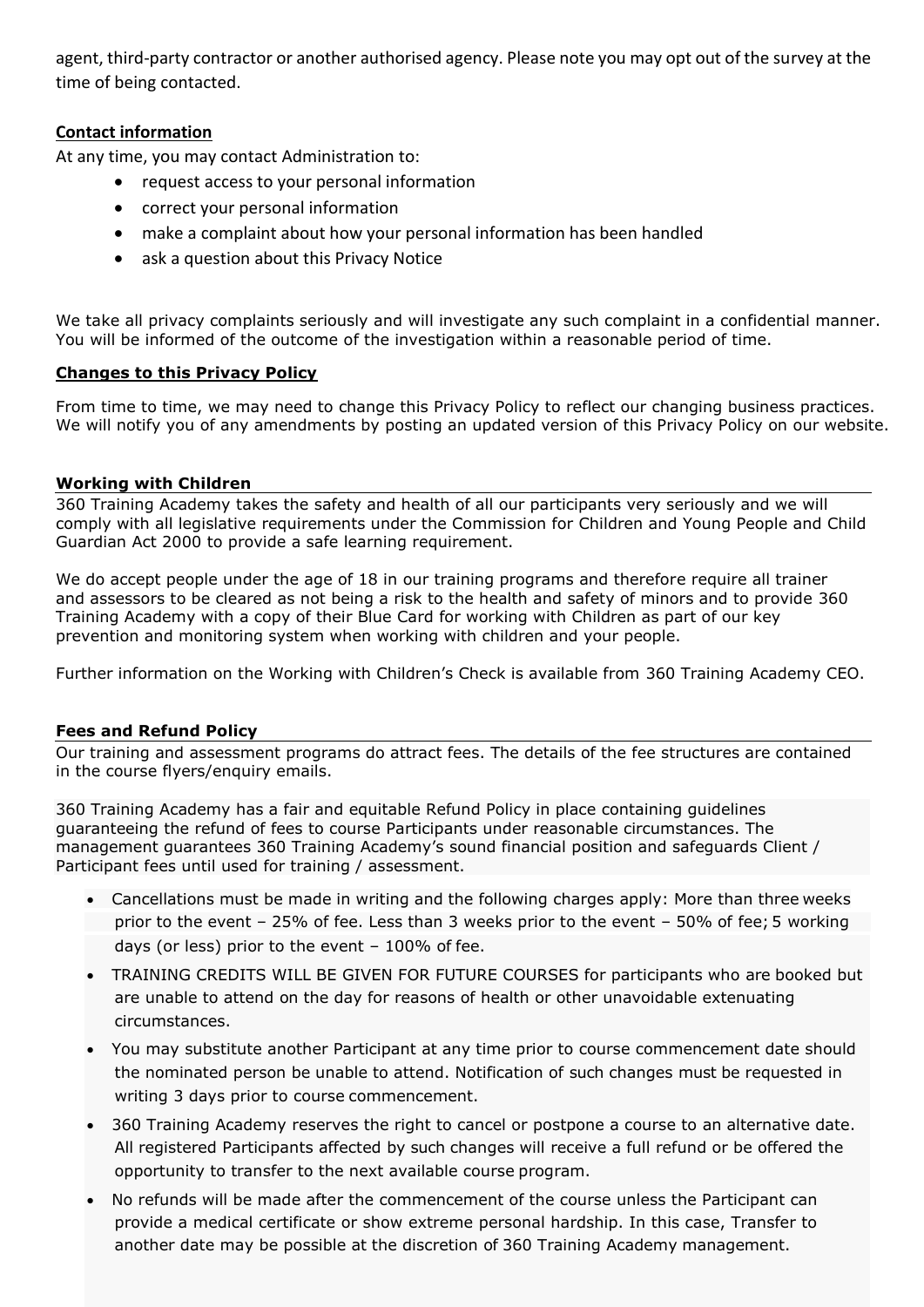• 360 Training Academy cannot be held responsible for any costs incurred due to a cancelled event due to conditions beyond our control, extreme weather events or insufficient enrolments.

360 Training Academy charges for replacement statement of attainments, should a replacement certificate be required, the Employer or the Participant will be charged \$50 including GST for a replacement statement of attainment.

From 1 January 2015 participants undertaking nationally recognised training delivered by an RTO are required to provide a Unique Student Identifier (USI). Most participants will provide their own USI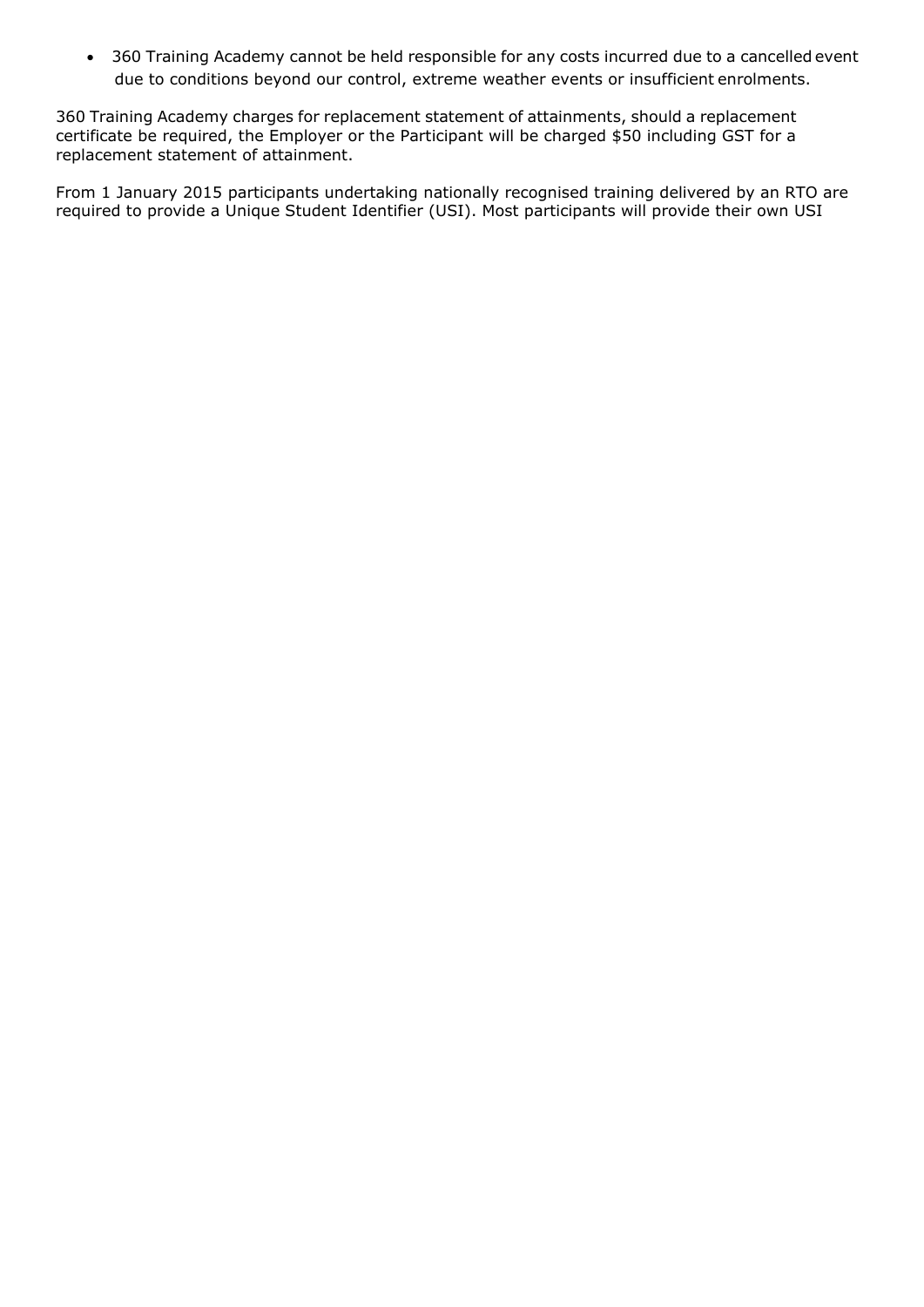during the enrolment process, however 360 Training Academy offers to apply for the USI on the participant's behalf. This service is offered free of charge.

#### <span id="page-13-0"></span>**Participant Documentation Policy**

We are committed to maintaining and safeguarding the accuracy, integrity and currency of our records without jeopardising the confidentiality of the records or our participant's privacy.

Individual hardcopy participant records will be stored for six months after completion in a lockable secure office area. Our electronic records are stored in our participant records software system and are protected by password access, we further protect our records by maintaining up to date virus, firewall and spyware protection software.

The CEO is responsible to conducting a backup of our computer systems to an external drive which is stored off site.

Our software and hardcopy systems will retain Participant results for a period of not less than 30 years.

In the event that we cease to operate as an RTO we will transfer all records to ASQA in appropriate format and detail as specified by ASQA at the time of ceasing RTO operations.

All other records including, taxation records, business and commercial records will be retained for a period of at least seven years.

It is a requirement of the Standards for RTOs 2015 that we comply with all mandatory reporting obligations. All RTOs are required to report annually enrolment data and completion results to the government (AVETMISS).

The RTO records all AVETMISS data in its Online Student Portal. This data is supplied and completed by the participants at enrolment and is maintained and updated by the RTO Administration staff.

This data is verified for accuracy as part of the enrolment process and this data is updated as the participant progresses through the course culminating in either their withdrawal from the course or exiting from the course with a Statement of Attainment award.

We will ensure that any confidential information acquired by us, individuals or committees or organisations acting upon our behalf is safeguarded.

Access to individual Participant training records will be limited to those required by the Standard for Registered Training Organisations such as:

- trainers and assessors, including RPL Assessors to access and update the records of the participants whom they are working with,
- management staff as required to ensure the smooth and efficient operation of the business,
- Officers from the Department of Education and Training, ASQA or their representatives for activities required under the Standards for Registered Training Organisations,

Or those required by law such as:

• people as are permitted by law to access these records (e.g. subpoena / search warrants / social service benefits / evidence act).

Or

- participants authorising releases of specific information to third parties in writing,
- the participants themselves, after making application in writing. For example, participants seeking a replacement Statement of Attainment.

#### <span id="page-13-1"></span>**Recognition of other Qualifications**

All AQF qualifications and statements of attainment issued by other registered training organisations will be fully recognised by 360 Training Academy.

These qualifications will be recognised and where appropriate could be used to reduce any training program being offered by us.

Participants would be required to produce a certified copy or the original certificate to the CEO or in some cases the trainer, who will make note of the qualification in our record system.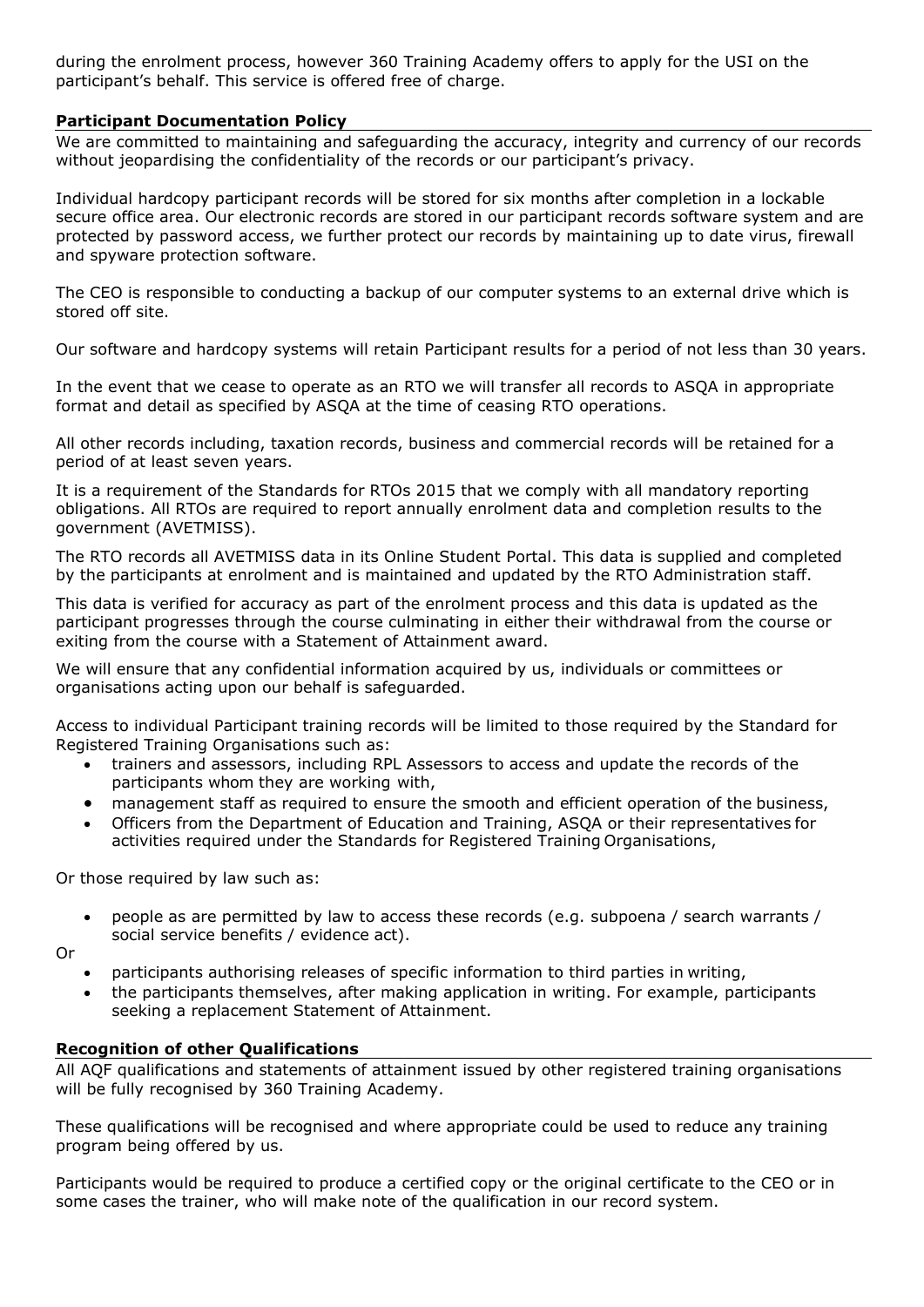This is typically applicable where participants produce a pre-requisite qualification for a course they are currently wishing to undertake.

Where an application is to proceed, the Participant will need to provide:

Either:

- An AQF certification documentation issued by any other RTO or AQF authorised issuing organisation, or
- An authenticated VET transcript issued by the Registrar, such as ASQA.
- An authenticated USI transcript.

#### <span id="page-14-0"></span>**Access and Equity**

We are committed to ensuring that we offer training opportunities to all people on an equal and fair basis.

Including women where under-represented, people with disabilities, people from non-English speaking backgrounds, Indigenous Australians, and rural and remote learners.

All participants have equal access to our training programs irrespective of their gender, culture, linguistic background, race, socio-economic background, disability, age, marital status, pregnancy, sexual orientation or carer's responsibilities.

All participants who meet our entry requirements will be accepted into any of our training programs.

Participants who feel that they have been discriminated against can lodge a formal complaint. This process can be initiated through any staff member or can be referred to the CEO.

#### <span id="page-14-1"></span>**Enrolment**

To enrol in our course please contact 360 Training Academy administration, the contact details for which are located on the front of this document.

Once accepted, you will need to complete an enrolment/application form including a Unique Student Identifier (USI) or an exemption thereof.

#### <span id="page-14-2"></span>**Language, Literacy and Numeracy (LLN) Assistance**

Our course standard material contains written documentation and limited numerical calculations.

We recognise that not all people are able to read, write and perform calculations to the same Standards. We will endeavour to help you where we can accommodate anyone with difficulties with Language, Literacy or numeracy.

If a participant's needs exceed our skill, we will refer the participant to an external support provider such as their local TAFE campus.

#### <span id="page-14-3"></span>**Participant Learning Needs**

We will assist all participants in their efforts to complete our training programmes.

If you are experiencing any difficulties with your studies, we would recommend that you see your trainer, or another member of 360 Training Academy' staff.

We will make every effort to support you in your studies; this could be through additional coaching or mentoring or through any other identified way.

Should you be experiencing any personal difficulties you should make contact directly with the 360 Training Academy's Compliance Manager or CEO who will assist you to the full extent of our capacity.

If your needs exceed 360 Training Academy's support capacity, we will refer you onto an appropriate external agency.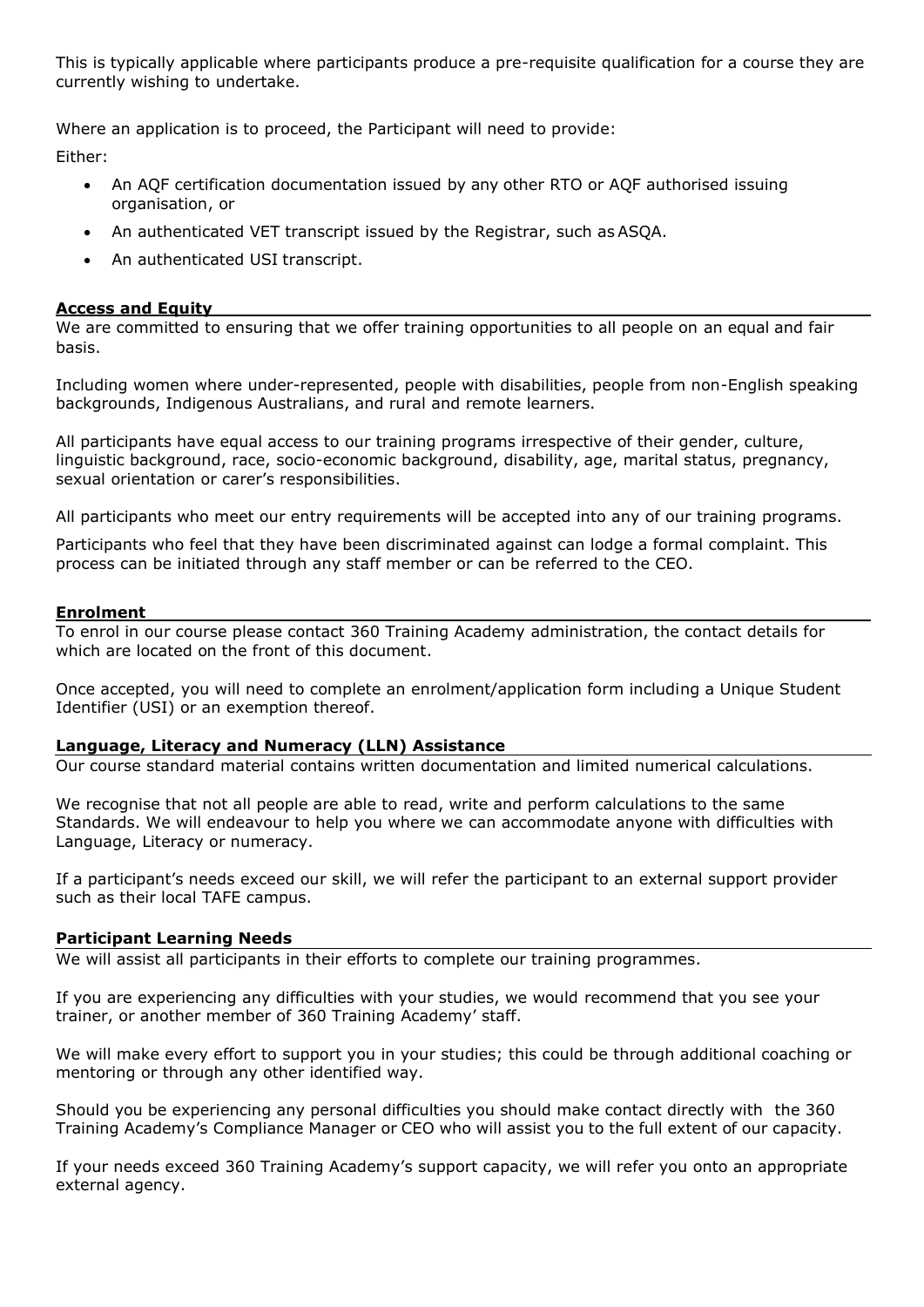You can seek support immediate by contacting:

# **Interpreting Services:**

TIS 13 14 50

#### **Lifeline:** 131 114

#### **Literacy and Numeracy Support:**

**National:** Australian Council of Adult Literacy phone 03 9546 6892 email [info@acal.edu.au](mailto:info@acal.edu.au)

#### <span id="page-15-0"></span>**Flexible Delivery and Assessment Procedures**

360 Training Academy recognises that not all participants learn in the same manner, and that with an amount of "reasonable adjustment" participants who may not learn best with traditional learning and assessment methods will still achieve good results.

360 Training Academy will make any necessary adjustment to meet the needs of a variety of participants, the ability to complete a written assessment is not to be interpreted as a barrier to competency, provided that the participant can verbally demonstrate competency.

These adjustments may include having someone read assessment materials to participants or they may include having someone record the participant's spoken responses to assessment questions.

360 Training Academy undertakes to assist participants achieve the required competency Standards where it is within our ability.

Where we cannot assist a participant, we will refer them, where possible, to an agency that can assist.

Any further questions can be referred to your trainer or 360 Training Academy's Compliance Manager.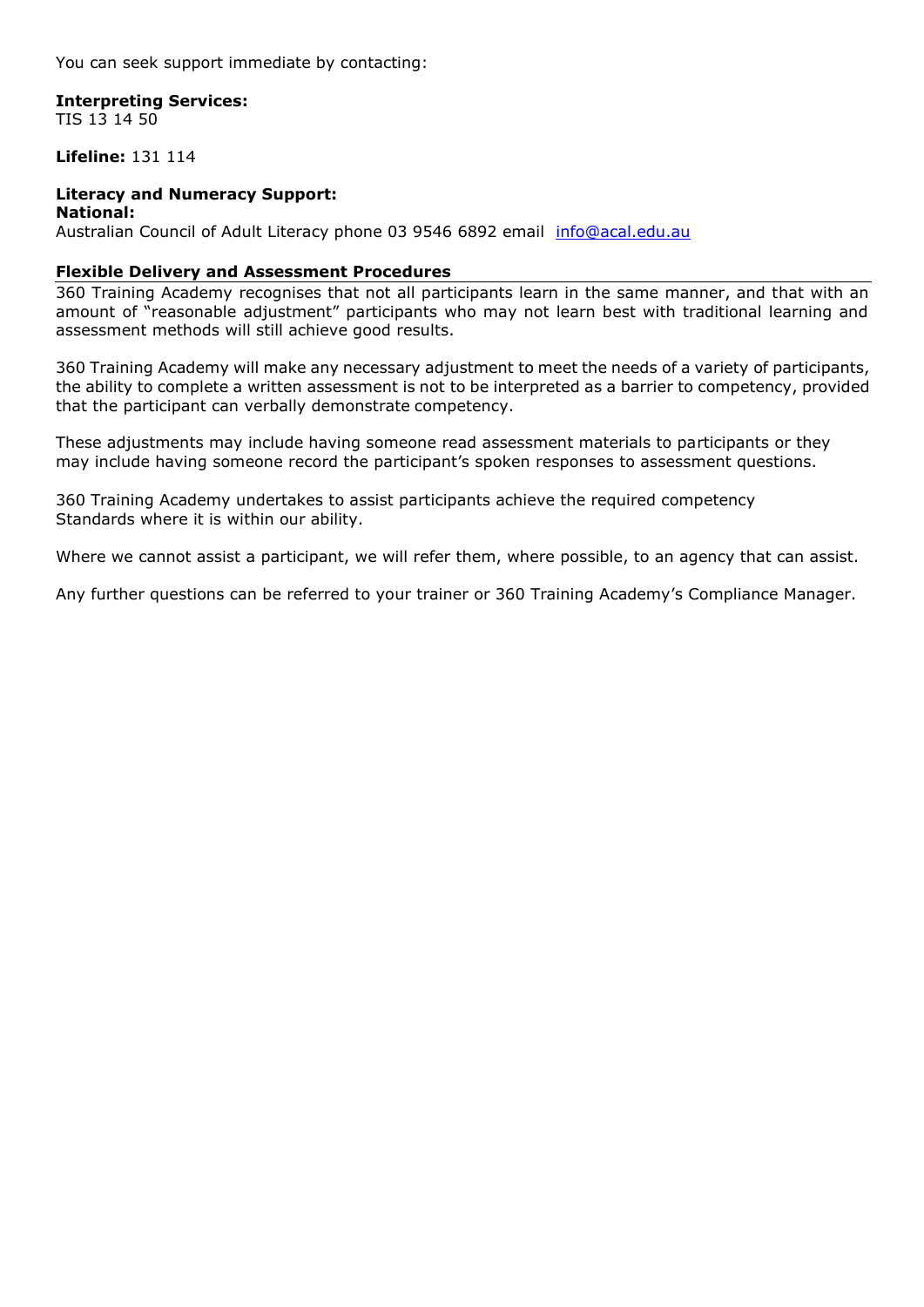## <span id="page-16-0"></span>**AQF Certificates and Statements of Attainment**

360 Training Academy's CEO will issue only AQF Certificates and Statements of Attainment that are within our scope of registration and that certify the achievement of the requirements of Units of Competency and Qualifications from nationally endorsed Training Packages.

We must issue, record and issue statements of attainment and certificates that:

- meet the requirements in the current *Australian Qualifications Framework*, 2nd Edition, January 2013
- identify the units of competency from Training Packages,
- identify the RTO by its national provider number,
- And meet the requirements of the ASQA

360 Training Academy will note the language of delivery and assessment on AQF qualifications and statements of attainment issued if the delivery and assessment have been entirely in a language other than English.

## <span id="page-16-1"></span>**Unique Student Identifier**

As from  $1^{st}$  January 2015, participants, wishing to graduate from a Vocational Education and Training course (a VET Course) are required to obtain a Unique Student Identifier (USI).

As from  $1^{st}$  January 2015, an RTO cannot issue a qualification to a Participant unless that Participant provides the RTO with their USI. The USI will allow the Government to permanently record the awarding of this qualification to the individual.

Thus, from  $1<sup>st</sup>$  January 2015, unless exemptions apply, all training successfully delivered will be recorded by the Government.

To obtain a USI the Participant will need to:

1. Visit [www.usi.gov.au](http://www.usi.gov.au/) and providing information about themselves similar in content to that ontheir driver's licence (An Australian Drivers Licence has enough information), or

2. Authorise a third party such as 360 Training Academy as the RTO to obtain the USI on their behalf. To enable this to happen the participant will need to:

1. Accurately complete this enrolment form, ensuring that the details they provide match their ID.

2. Provide 360 Training Academy with one of the following forms of unique identification:

- Driver's Licence
- Medicare Card
- Australian Passport
- Visa (with Non-Australian Passport) for international Participants
- Birth Certificate (Australian) \*please note a Birth Certificate extract is not sufficient
- Certificate Of Registration By Descent
- Citizenship Certificate
- ImmiCard

3. Nominate their preferred method of contact so that the USI activation notice can be sent to them, options include, email, phone or mailing address.

4. Complete the authorisation form included in the Enrolment Agreement.

Once their USI has been generated, they should:

- write down their USI somewhere safe
- activate their USI account at some stage soon.
- if they do not activate their account, their USI still works.
- when they do activate their account, they will be required to add some security questions and choose a password.

PLEASE NOTE: The USI System checks for duplicate entries and will report any suspected duplicates.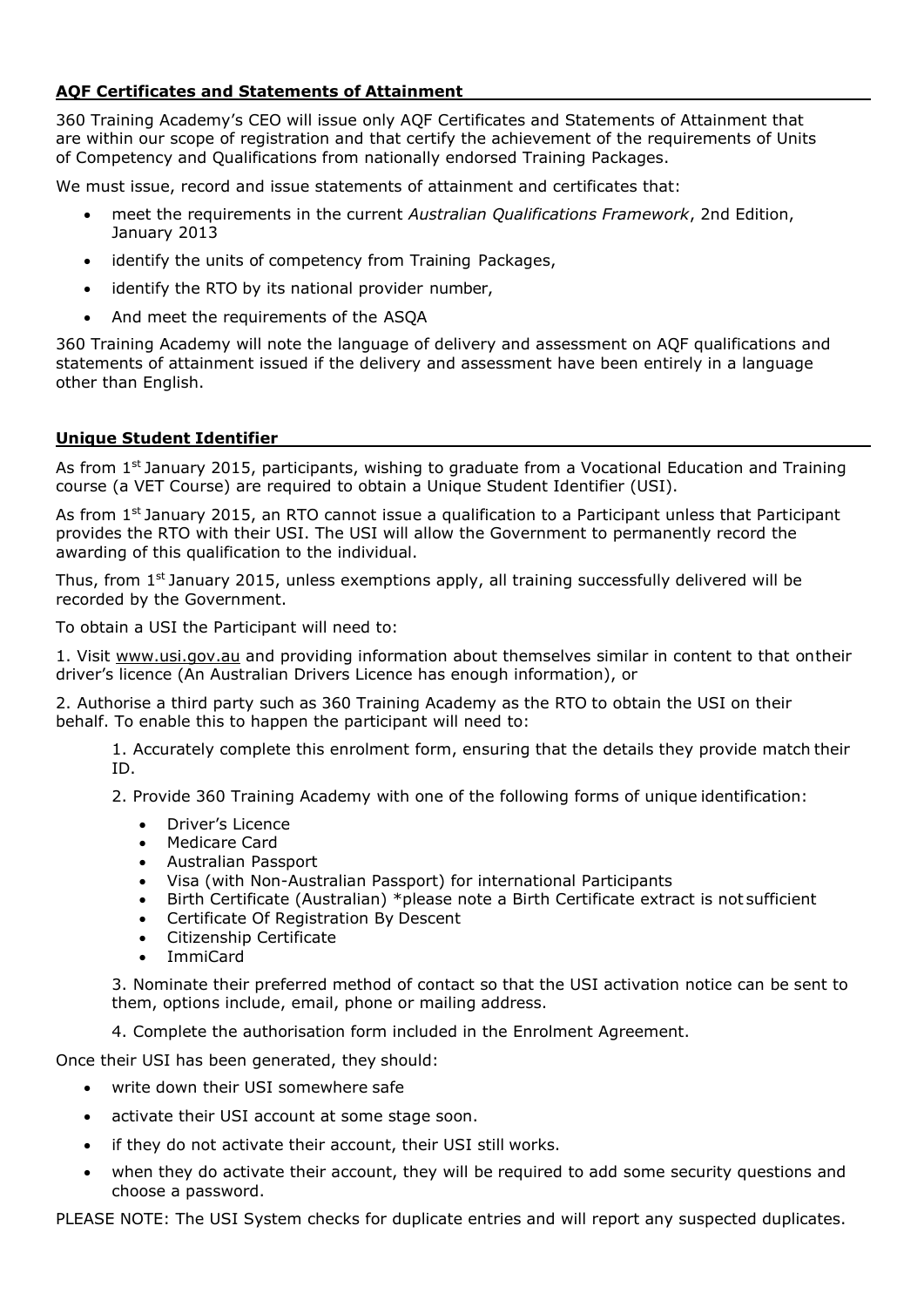#### **PLEASE ALSO NOTE:**

Any USI provided to use by a participant will need to be verified as being accurate through the student management system. Any USI's indicated as not being correct, or "rejected" are to be returned to the Participant with the advice that the RTO cannot issue a Statement of Attainment or a Testamur without a valid USI.

Any copies of participant personal information obtained for the purposes of determining or confirming a USI shall be securely destroyed when no longer needed.

#### <span id="page-17-0"></span>**Verification of Participant Unique Student Identifier**

360 Training Academy must verify the legitimacy of the Participant USI.

At time of enrolment, or when the participant offers their USI, 360 Training Academy will verify the participant's USI

through the student management system.

Participants whose USI cannot be verified, will be notified by 360 Training Academy administration staff. The participant will then be requested to rectify the issue.

Participants will also be advised that without a valid USI, the RTO is not able to issue them their Certificate or Statement of Attainment.

#### <span id="page-17-1"></span>**Complaints and Appeals**

360 Training Academy treats complaints and appeals from staff, partner organisations, participants, and other parties very seriously and will deal with these in an effective and timely manner. Complaints can be made about 360 Training Academy, its staff, other learners or third parties. 360 Training Academy is typically aiming to resolve all complaints within three weeks.

360 Training Academy will act upon any substantiated complaints or appeals, these will be recorded into 360 Training Academy's RTO

Management System and will lead where appropriate, to continuous improvement activities.

The data entry responsibility including maintaining security of these complaints and appeals lies with 360 Training Academy's CEO.

A person or organisation can complain about any aspect of our dealings with them, and the participant can appeal any decision we make, including assessment decisions.

In the first instance that a person or organisation is unhappy or dissatisfied with an aspect of our service delivery, they should consult their trainer and assessor, customer service staff or 360 Training Academy's CEO. Work Employers or Companies should contact 360 Training Academy's CEO.

We would encourage Participants should contact their trainer. The trainer should be the first point of contact for participants, the aim of this first contact is to resolve the issue quickly.

If the participants complaint is about the trainer, and they are uncomfortable discussing this issue with the trainer then they should contact 360 Training Academy's CEO.

Should the complaint or appeal not be resolved in the first instance, then the complainant is requested to formally lodge a complaint or appeal by completing either the complaint or appeal form, these forms are available from the Trainer, 360 Training Academy's CEO or 360 Training Academy's Customer Service.

The appellant or complainant can take the form away to complete, but this should be returned within 48 hours so the matter can be promptly investigated.

Should the complaint be about 360 Training Academy's CEO, either in their role as a trainer, or in their role as 360 Training Academy's

CEO, then the customer service representative is able to receive and process the complaint or appeal.

This formal complaint or appeal will be entered our Complaints or Appeals register for tracking purposes. This is the responsibility of 360 Training Academy's CEO, the receipt of the Complaint or Appeal will be formally acknowledged within one business day, in writing by 360 Training Academy's CEO.

Should the nature of the complaint refer to criminal matters or where the welfare of people is in danger, 360 Training Academy will, with the permission of the participant, seek assistance from other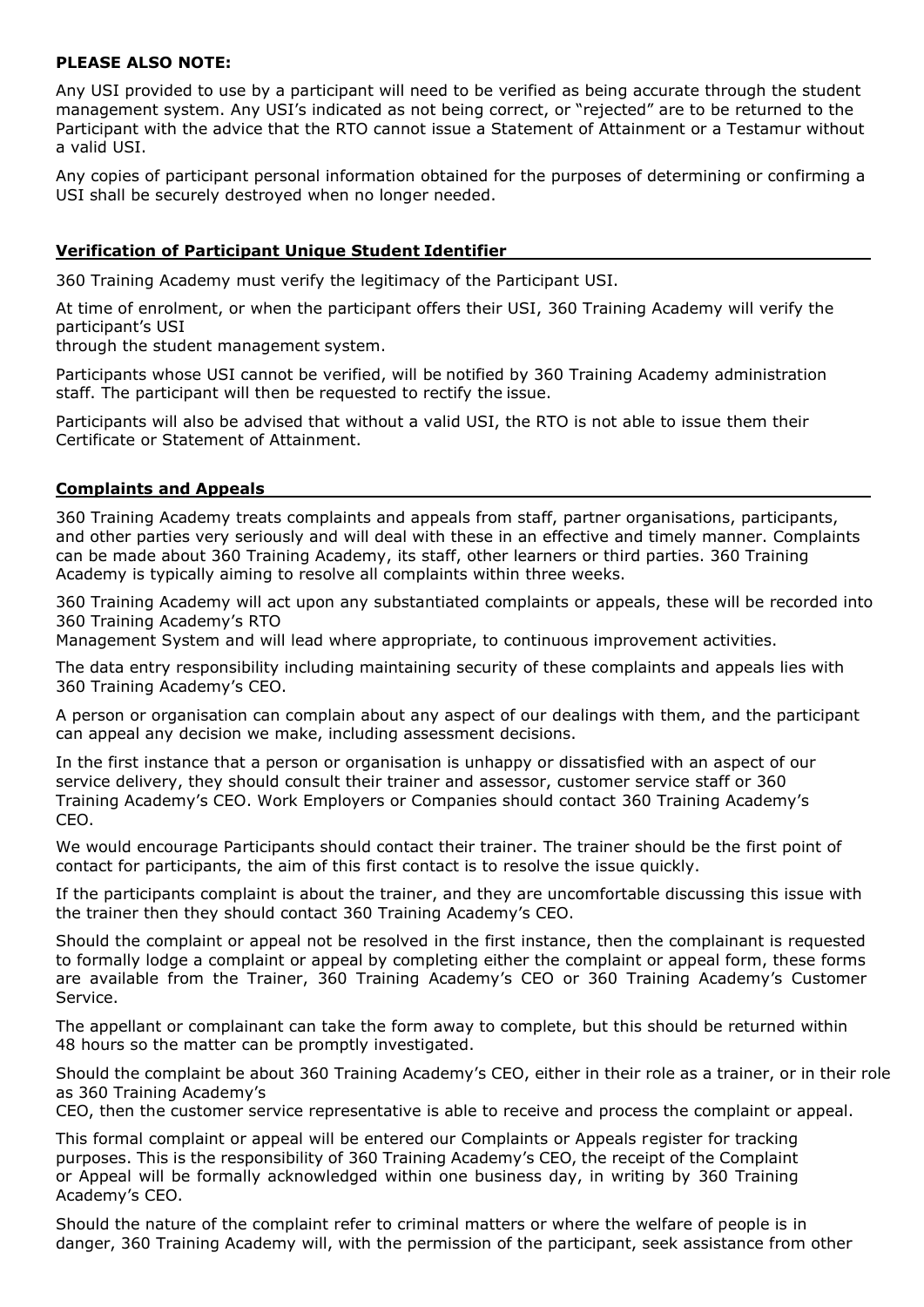authorities such as the Police, Legal Representative or other parties as appropriate.

Participant confidentiality will always be maintained as is consistent with Australian Law.

At all times the principles of Natural Justice be upheld, these being:

- That both sides of the complaint will be informed of the complaint and
- That both sides of any complaint will be heard after enough time has been provided for both sides to prepare their arguments
- That an investigation will be conducted without undue delay
- The participant will be allowed to continue their course without penalty until such time as the final decision has been determined.

Further details on Natural Justice can be accessed from the Ombudsman's office in the state or territory in which the training and assessment is being conducted or found online on [www.ombudsman.gov.au.](http://www.ombudsman.gov.au/)

360 Training Academy will ensure that the participant's academic progress will remain unimpeded by their complaint or appeal.

Upon receipt of the formal complaint or appeal, 360 Training Academy's CEO will be responsible for resolving the issue. This will involve at least a formal interview with the participant, the trainer and 360 Training Academy's CEO if appropriate.

Should the issue still not be resolved to the student's satisfaction, 360 Training Academy will make arrangements for an independent third party to resolve the issue and outline any costs that may be involved with this to the student. The student will be given the opportunity to formally present his or her case. The time frame for this process may vary but should take no longer than 14 days.

All parties involved will receive a written statement of the outcomes, including reasons for the decision within the 14-day period. If the process is taking longer than 60 days from the complaint or appeal being received the student will be notified in writing of the reason for the delay and kept informed about all progress.

If the student is still not happy with external mediation, he / she may take his / her complaint to the Queensland Training Ombudsman.

All documentation relating to complaints or appeals should be archived for audit purposes.

ASQA accepts complaints about training providers such as 360 Training Academy from all members of the community. ASQA takes a risk-assessment approach to student complaints, which allows them to focus on risks to the quality of vocational education and training in Australia.

ASQA is not a consumer protection agency and cannot act as an advocate for individual students. However, ASQA highly values complaints about training providers—all complaints are used as intelligence to inform regulatory activities.

For more information on how ASQA handles complaints, refer to ASQA's policy on Managing complaints about training providers.

[Managing complaints about training providers \(PDF\)](https://www.asqa.gov.au/file/10151/download?token=vsZTCft_)

A further option available to students and organisations is the National Training Complaints Hotline. This **number is 13 38 73** and is staffed Monday–Friday, 8am to 6pm nationally. More details on the National Complaints Hotline can be found at [www.education.gov.au/NTCH](http://www.education.gov.au/NTCH).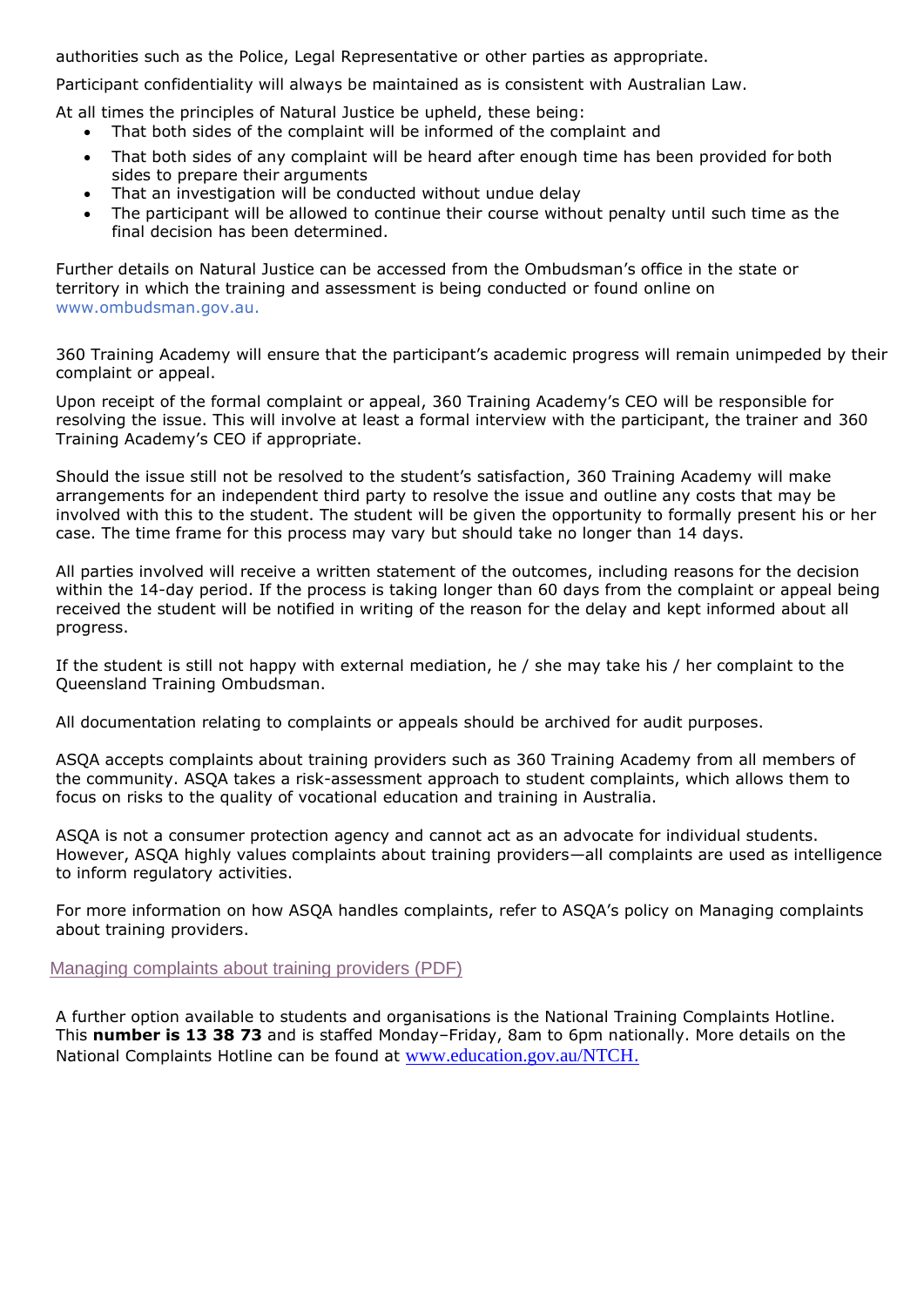The Queensland training ombudsman can provide students with advice about rights and responsibilities within the VET sector, see [www.trainingombusdman.qld.gov.au](http://www.trainingombusdman.qld.gov.au/) for more information.

#### <span id="page-19-0"></span>**Assessment Appeals**

In rare circumstances, the participant may object to decisions made by 360 Training Academy, including assessment outcomes, and wish to appeal these decisions.

Possible grounds for an Assessment appeal could be (and others are possible):

- The correct response was provided however the response was marked incorrect inerror
- The material assessed was not covered in learning materials
- The response provided by the participant was the response provided in class
- Or any other reason.

In the case of the Assessment appeal, the participant will follow the same basic steps as outlined in the complaint and appeal section.

- 1. Discuss the issue with your trainer and seek theiropinion.
- 2. If you are still dissatisfied, complete the appeals form and submit it to 360 Training Academy's CEO who will:
	- a. provide written receipt of your case within one business day,
	- b. review your case and if desired, you will be able to present your case to 360 Training Academy's CEO. 360 Training Academy's CEO will review your case with you and provide you with a written response, including the reasons for the response.
- 3. At all times, the participant is to be kept updated as to the progress and resolution of the matter.

Irrelevant of the process undertaken to resolve the matter, the appellant will be provided with a formal written statement of the resolution of the complaint or appeal and this will state the reasons for the decision.

At all times will we keep our participants informed of the progress of their complaint and appeal; should this process take longer than sixty (60) days we will keep the participant informed of these reasons through written correspondence.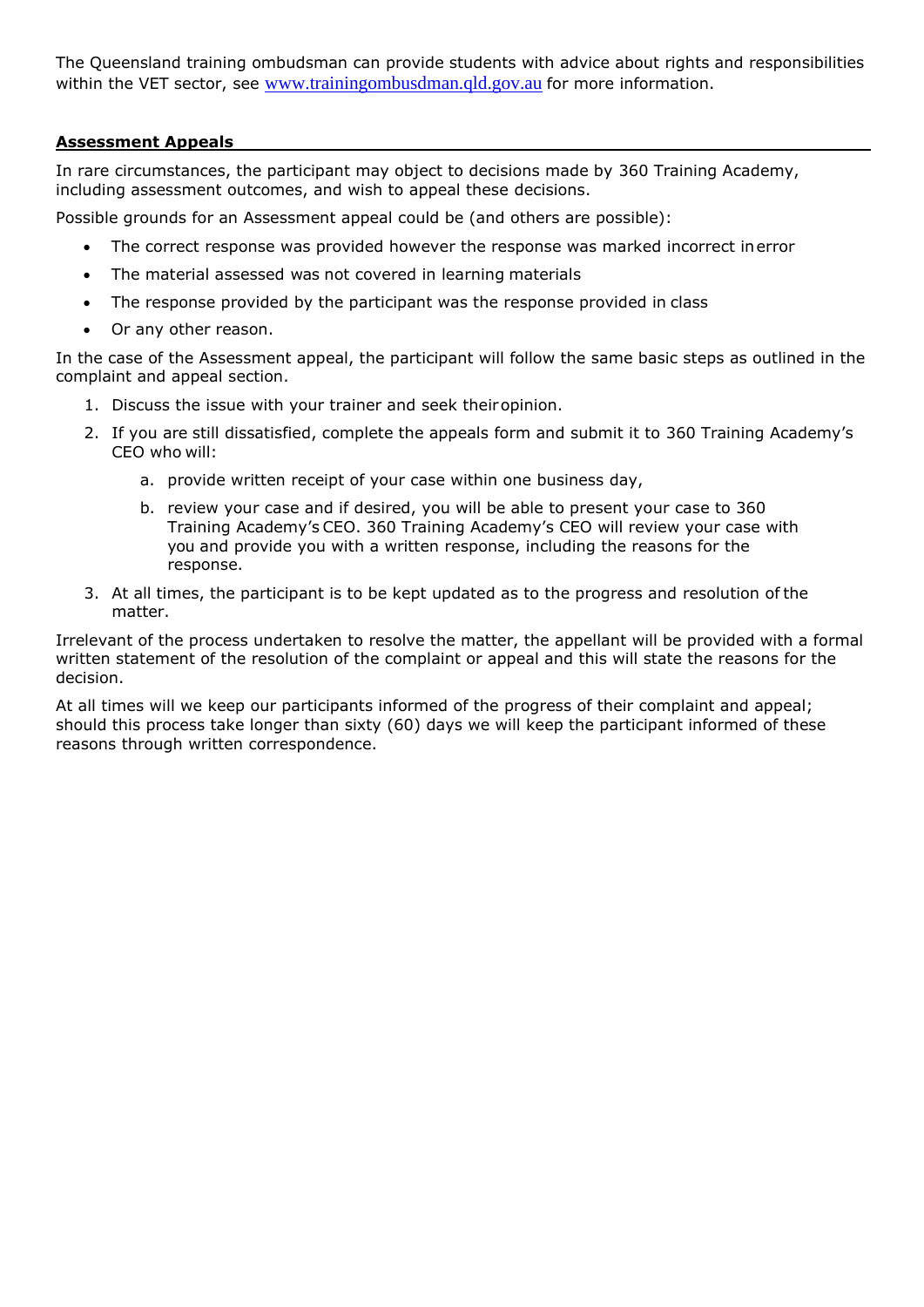#### <span id="page-20-0"></span>**Discipline**

If a trainer or staff member is unhappy or dissatisfied with the behaviour or performance of a participant, the trainer has the authority to:

- Warn the participant that their behaviour is unsuitable, or
- Ask a participant to leave the class, without refund or acceptance into another course, or
- Immediately cancel the class.

360 Training Academy has a zero-tolerance policy towards illegal drugs. Any person found to be in possession or under the influence of illegal drugs will be asked to leave the premises.

Anybody found to be under the influence of drugs or alcohol that will adversely affect their performance will be asked to leave the premises.

In some cases, prescription drugs will affect your performance, please discuss this with your trainer prior to course commencement.

Cheating or plagiarism (copying of someone else's work) will not be tolerated and will result in the participant's assessment being dismissed.

We expect that our staff will maintain a professional and ethical working relationship with all other staff, management and participants. Any breach of our disciplinary Standards will be discussed with the trainer and 360 Training Academy CEO and the appropriate action will be taken.

If a participant wishes to express a complaint in relation to the disciplinary action taken, they have the opportunity to follow our complaints procedure.

#### <span id="page-20-1"></span>**Credit Transfer Policy**

Credit Transfer is available to all participants enrolling in any of our training programs on our scope of registration.

**Credit Transfer** – means credit towards a qualification granted to participants based on outcomes gained by a participant through participation in courses or nationally training package qualifications with another Registered Training Provider.

#### <span id="page-20-2"></span>**Assessment Standards**

All assessments conducted by us will:

- Comply with the assessment guidelines defined in the relevant nationally endorsed training package. In the case of our qualifications we will ensure that the competency assessment is determined by a vocationally competent assessor who holds the relevant TAE40110 or TAE40116 assessment units of competency or equivalent qualifications.
- All of our assessments within our RTO will lead to the issuing of a statement of attainment or to the issuing of a qualification under the AQF where a person is assessed as competent against the National Endorsed units of competency in the applicable training package.
- All of our Assessments will be:
	- o **Valid -** Assessment methods will be valid, that is, they will assess what they claim to assess,
	- o **Reliable -** Assessment procedures must be reliable, that is, they must result in consistent interpretation of evidence from the learner and from context to context,
	- o **Fair -** Assessment procedures will be fair, so as not disadvantage any learners. Assessment procedures will:
		- be equitable, culturally and linguistically appropriate,
		- involve procedures in which criteria for judging performance are made clear to all participants,
		- employ a participatory approach,
		- provide for participants to undertake assessments at appropriate times and where required in appropriate locations.
	- o **Flexible -** Assessment procedures will be flexible, that is , they should involve a variety of methods that depend on the circumstances surrounding the assessment,